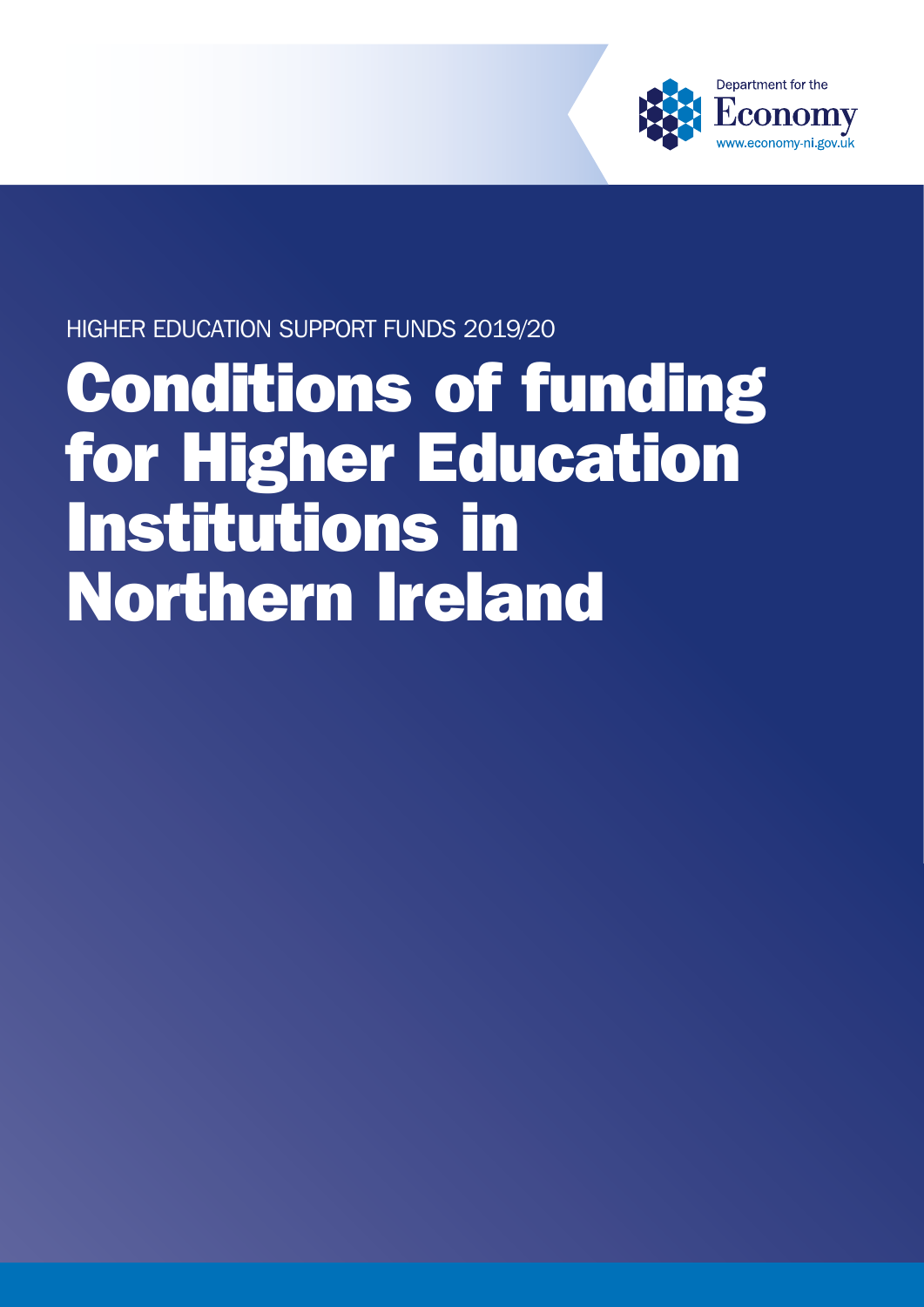### **Contents**

| <b>Conditions of funding for Higher Education</b><br><b>Insitutions in Northern Ireland</b>             | Page 2  |
|---------------------------------------------------------------------------------------------------------|---------|
| <b>Support Funds 2019/20</b>                                                                            |         |
| Guidance for Insititutions                                                                              | Page 5  |
| <b>Conditions relating to Residence</b>                                                                 | Page 10 |
| Schedule 5 to the Education (Student Support) (No.2) Regulations<br>(Northern Ireland) 2009, as amended |         |
| <b>Financial Assessment</b>                                                                             | Page    |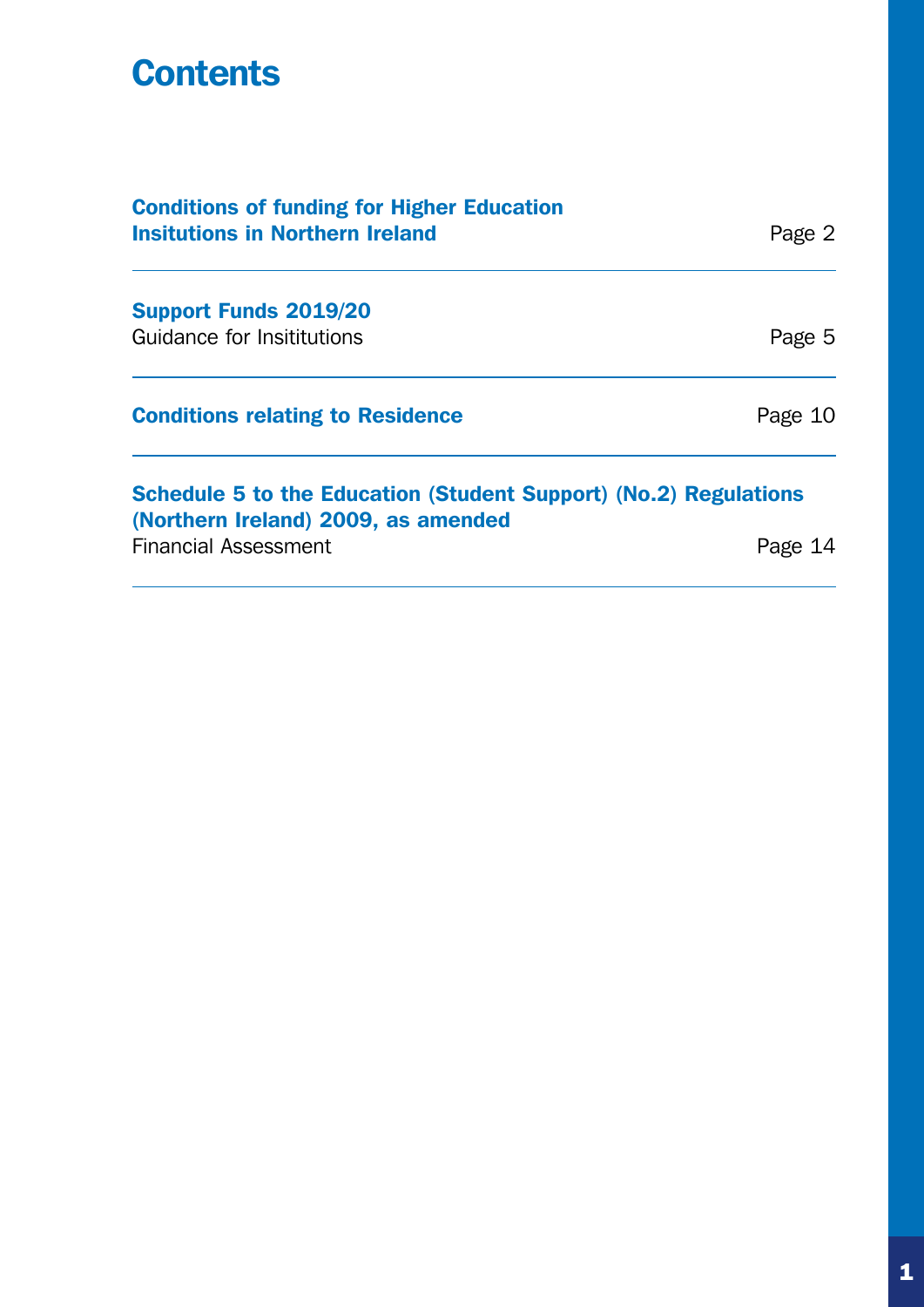## Conditions of funding for Higher Education Institutions in Northern Ireland

#### PURPOSE OF THE SUPPORT FUNDS

- 1. The Support Funds are to be used to provide financial help to students whose access to higher education might be inhibited by financial considerations, or who, for whatever reason, including physical or other disabilities, face financial difficulties in meeting their living costs. Support Funds cannot be used for the purpose of assisting in meeting tuition fees. Fee support is already available through Tuition Fee Loans.
- 2. Support Funds may also be used for emergency payments in the case of students who have not received their loan instalment at the beginning of term.

#### ARRANGEMENTS FOR 2019/20

#### PART-TIME STATUTORY SUPPORT

3. In 2019/20 the statutory meanstested grant for fees will be up to a maximum of £1,230. Eligible students will be entitled to receive up to £1,230 (depending upon intensity of study), or the cost of the fees charged by the college (whichever is the lower), depending on the outcome of an income assessment. The amount of fee support a student receives will be linked to intensity of study (see table below). To be eligible for the Fee Grant and/or Course Grant, the student would still be required to complete their course in no more than twice the length of time it would take to complete the equivalent full-time course.

In 2019/20 the following bands will apply to both new and continuing students:

| <b>Intensity</b><br>of the<br><b>Course</b>                                           | Max.<br><b>Fee</b><br>Grant | Max.<br><b>Course</b><br><b>Grant</b> | <b>Total</b><br>Max.<br><b>Support</b> |
|---------------------------------------------------------------------------------------|-----------------------------|---------------------------------------|----------------------------------------|
| Equivalent<br>to less<br>than 60%<br>of the<br>full-time<br>course<br>LEVEL 1         | £820                        | £265                                  | £1,085                                 |
| Equivalent<br>to 60% to<br>74% of<br>the<br>full-time<br>course<br>LEVEL <sub>2</sub> | £985                        | £265                                  | £1,250                                 |
| Equivalent<br>to 75% or<br>more of<br>the<br>full-time<br>course<br><b>LEVEL 3</b>    | £1,230                      | £265                                  | £1,495                                 |

Part-time students can also apply for a Fee Loan of up to £3,206.25 to help pay for tuition fees.

The Fee Loan can't be more than the actual fee charged by the university or college. The maximum amount of Fee Loan entitlement in any academic year will be reduced by the amount of Fee Grant awarded to the student in that academic year.

To be eligible for the Fee Loan, you must be studying at least 25% intensity of the same full-time course for the year.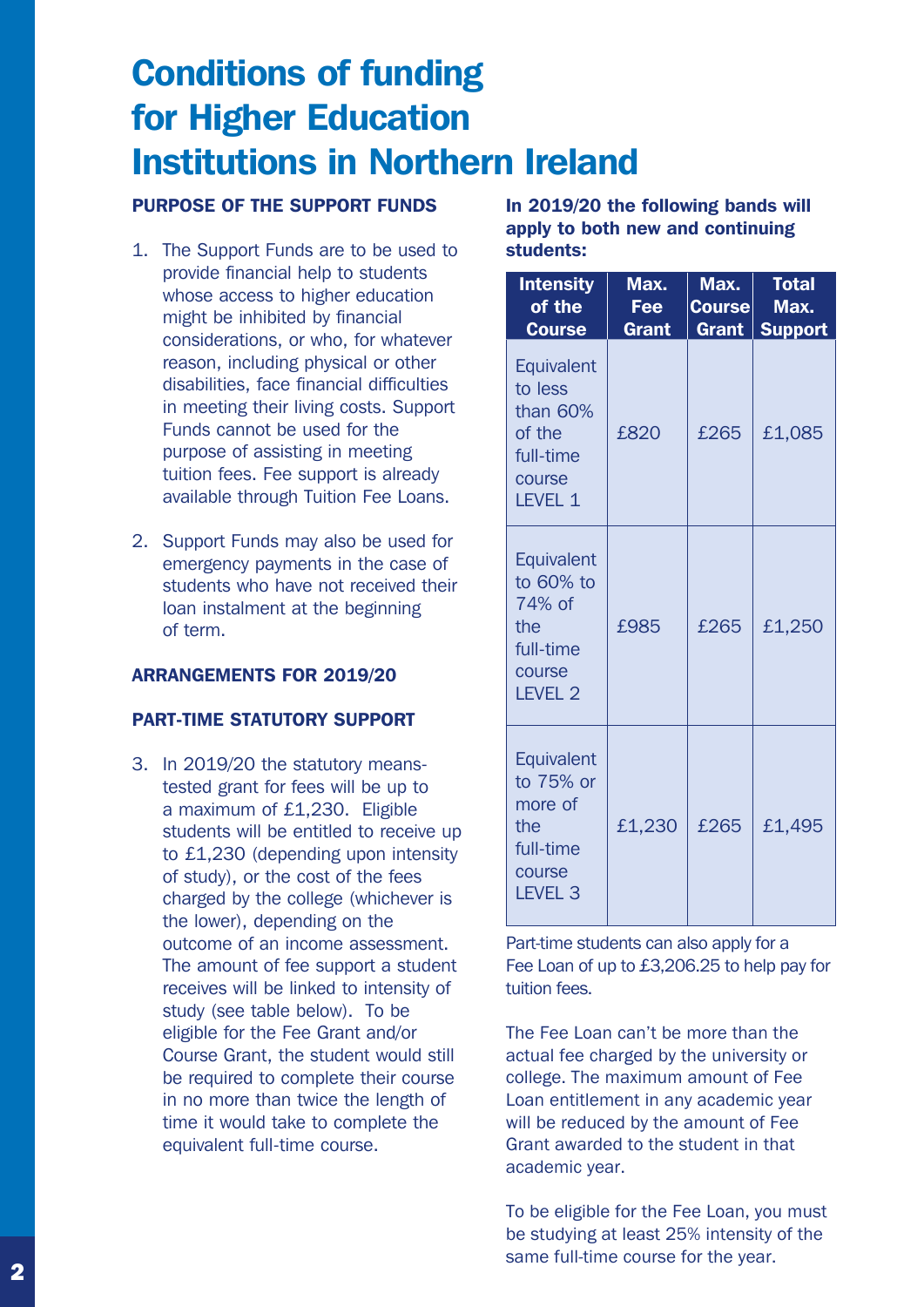### Conditions of funding for Higher Education **Institutions in Northern Ireland cont.**

The Fee Loan isn't based on household income and is repayable.

Continuing part-time students who have previously received a fee waiver and who qualify for maximum fee support in 2019/20 but whose fee exceeds the maximum fee support available, are eligible for a fee waiver for the difference between the statutory support and the actual fee. Administrators are asked to record separately any fee waivers paid for transitional purposes. New part-time students are not eligible for transitional protection. The maximum course grant for books, travel and other course costs is £265 in 2019/20.

#### RECOGNITION OF CIVIL PARTNERSHIPS AND SAME SEX PARTNERS

The Civil Partnership Act 2004 came into force in December 2005, allowing partners of the same sex to form a civil partnership with one another in the UK; this will give them the same legal status as a husband or a wife. A civil partnership is formed by going through a registration procedure with similarities to civil marriage. As civil partnerships have a parallel status to marriage, civil partners have the same rights and responsibilities as opposite sex partners who have entered into marriage.

For statutory support assessments, Student Finance NI offices will be taking account of same sex partners' income, dependent upon the student's age and whether they are a new or continuing student.

For Support Funds assessment purposes, in accordance with the Act, students who declare they are in a same sex partnership should have their partner's income taken into account in

the same way as students who are cohabiting/married.

#### CONDITIONS OF PAYMENT

- 4. Support Funds are provided by the Department for the Economy to the institutions in two instalments (normally in September and January of each academic year) on condition that:
- i. they are used only for the purpose mentioned in paragraphs 1 and 2 above;
- ii. they are made available only to eligible students, as defined in paragraph 5 below; and
- **iii.** institutions maintain their Support Funds in an interest bearing account (see paragraph 9).

#### ELIGIBLE STUDENTS

5. Two groups of students will be eligible for support:

- i. **postgraduates** all home students following full-time or part-time courses of higher education studying at levels above first degree, (PGCE students should be assessed in the same way as full-time undergraduate students);
- ii. undergraduates all home students following full-time (including sandwich, but excluding a year out) or part-time courses of higher education.
- 6. Students on part-time undergraduate courses must study that academic year at an intensity of at least 25% of a full-time equivalent to be eligible to apply.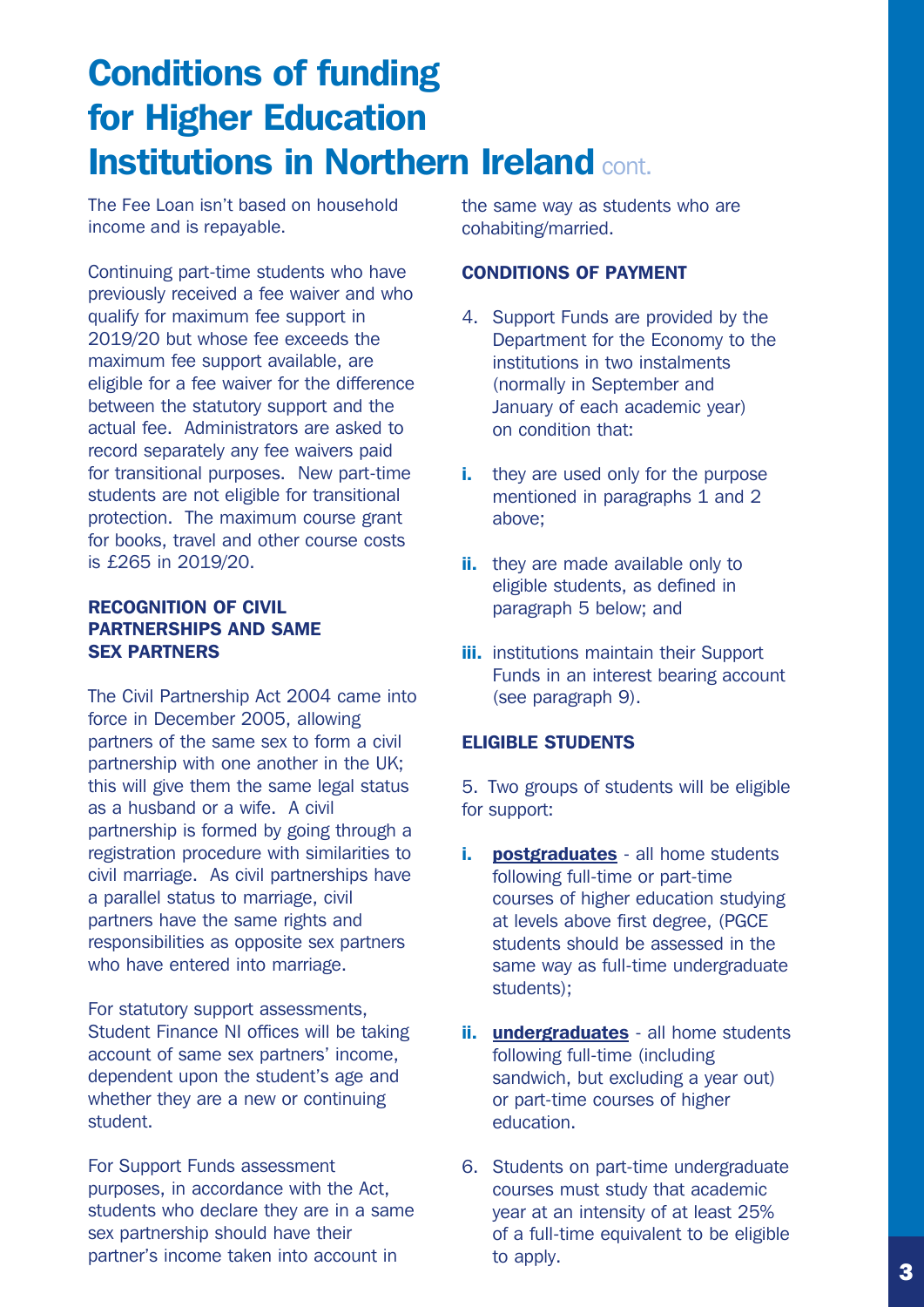### Conditions of funding for Higher Education Institutions in Northern Ireland cont.

- 7. Support Funds shall not be used to assist students who are eligible for a student loan in the relevant academic year but who have decided not to take one out. The only exception to this will be emergency payments to students at the beginning of term.
- 8. In each case "home students" means persons who satisfy certain conditions of eligibility for a student loan, i.e. they fall within one of the categories specified in Schedule 2 to the Education (Student Support) (No. 2) Regulations (Northern Ireland) 2009. Further details are provided in Annex A to the Guidance for Institutions attached to this document.

#### ACCOUNTING FOR EXPENDITURE

9. As soon as possible after the end of the academic year, and not later than 31 December, institutions shall provide the Department with a receipts and payments account for the Support Funds covering the year ending the previous academic year, audited and certified by an auditor belonging to a recognised accounting body. Auditors shall be required to certify whether the Support Funds and any interest earned on them have been applied in accordance with the terms and conditions contained in this document.

#### UNSPENT BALANCES

10. With the Department's approval any unspent balances may be carried forward to the following financial year and will be deducted from the institutions next year's allocation. In certain circumstances the Department may request unspent balances to be returned to them no later than four months after the end of the academic year.

#### **GUIDANCE**

11. Institutions should have regard to the attached guidance.

#### **REVISION**

12. The Department may at any time revise, revoke or add to any of the terms and conditions in this document. The institution itself may make representations to the Department for revision, revocation or addition to the terms and conditions of payment.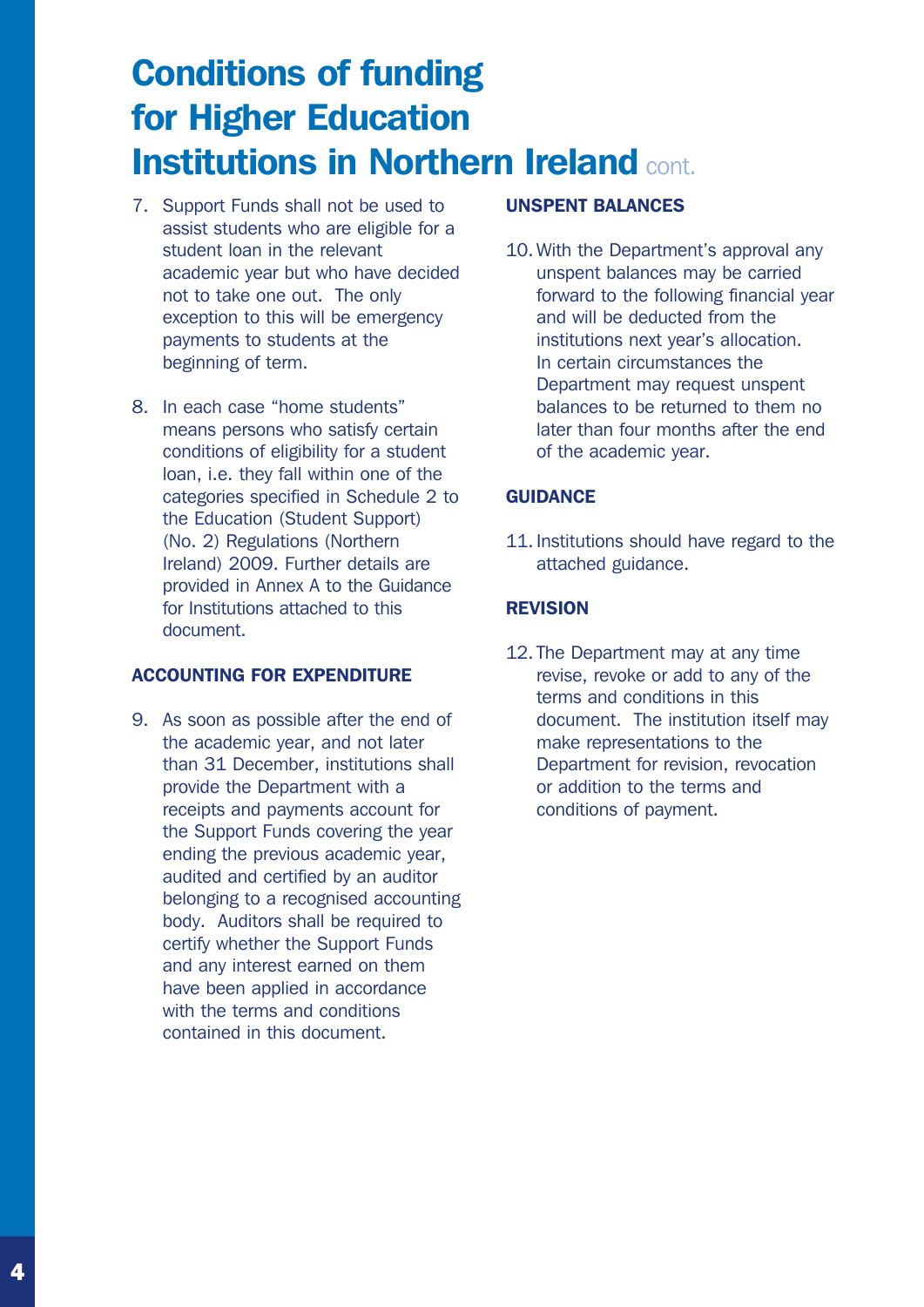#### PAYMENTS

- 1. Support Funds should be targeted at students in particular need. Very small payments are inconsistent with this. The minimum payment should be £100, other than in exceptional circumstances. Very large individual payments to a few students disproportionately reduce the amount of funds available for other cases of hardship. Normally, individuals should not receive payments totalling more than £3,500 from the Support Funds towards living costs in any one academic year.
- 2. It is for each institution to decide individual applications for payments from its Support Funds within the criteria laid down by the Department. Institutions are asked to ensure that the need for a payment is in each case properly supported by evidence of a gap between income and expenditure.
- 3. In order to widen access to further and higher education, institutions must use the funds to provide support to contribute towards the **living costs** but not the tuition fees, of students who would otherwise be deterred from entering higher education because of their financial circumstances. Such assistance is, however, subject to the maximum recommended amount of £3,500.

#### PRIORITY FOR SUPPORT FUNDS

4. Priority should be given to the following groups of students: Mature students; to lone parents and those students who are not eligible for Childcare Grant; to disabled students who are not in receipt of

Disabled Students' Allowance (DSA); to care leavers; to students who are homeless or who are living in Foyers (these provide accommodation, guidance and support for homeless young people); and final year students who are experiencing financial difficulty.

Support Funds can be used to meet the cost of diagnostic assessment (mainly for dyslexic students) as this cannot be met from the DSA. In such circumstances, students need not have taken out a student loan.

5. While institutions are asked to give priority consideration to these groups, institutions must assess individual need, and Support Funds must always be given at the institutions' discretion.

#### HELP FOR STUDENTS WHO HAVE YET TO RECEIVE LOAN INSTALMENTS

- 6. Students who have difficulty in meeting their living costs include those who have not received the Government financial support by the beginning of term.
- 7. The student support arrangements for 2019/2020 are designed to ensure that all eligible students receive some support at the beginning of term. For late applicants, this would be a payment for the non-means-tested element of the student loan as an interim payment while any application for means-tested support was being processed. But there will be a small number of students for whom there has not been enough time to process any part of their application, perhaps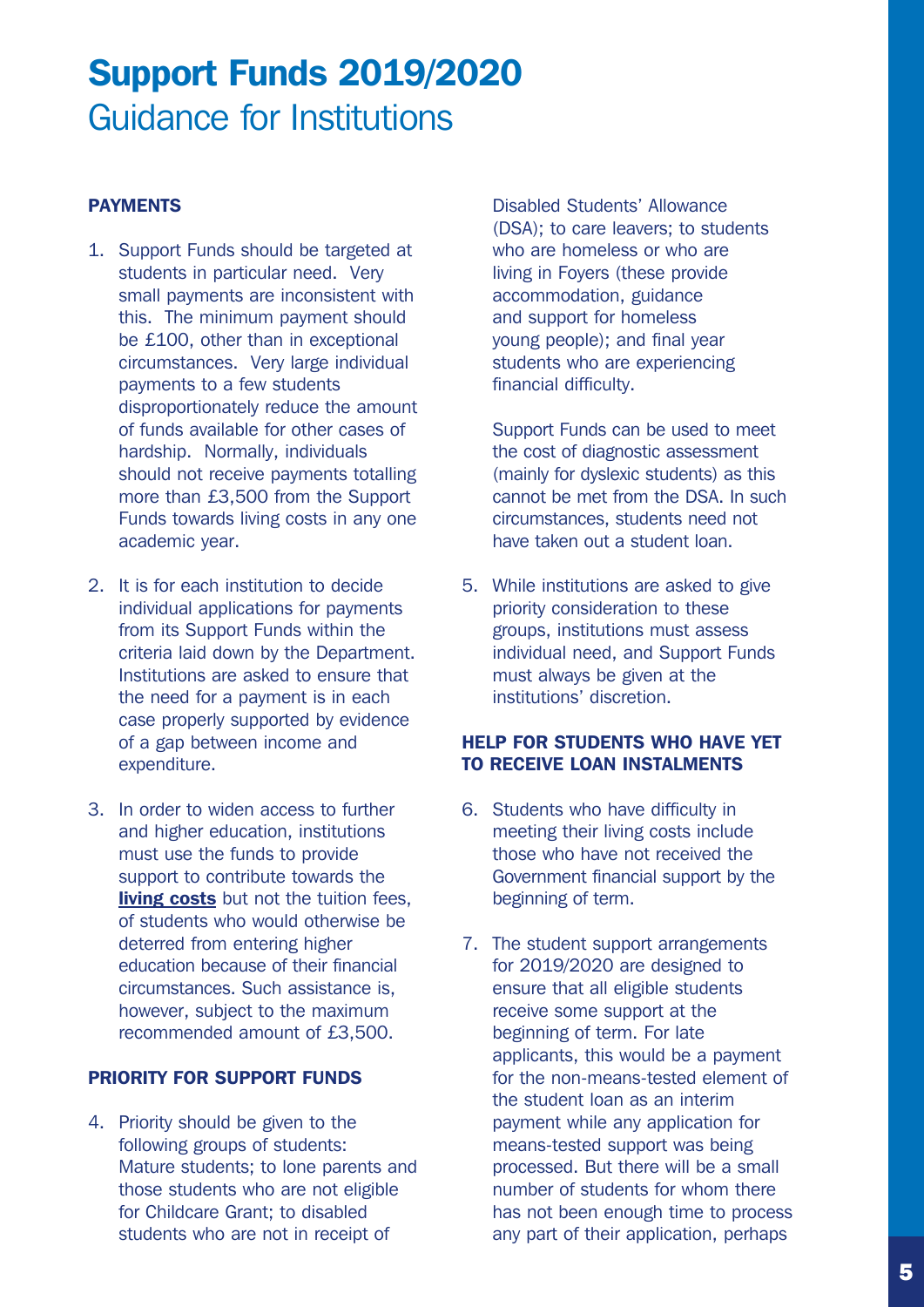because they took a very late decision to enter higher education or did not have confirmation of their course or institution until late. The Department would like institutions to use their Support Funds in a flexible and sympathetic way to help any student in these circumstances who is in need of support. This should normally be in the form of a shortterm loan, to be repaid to the institution when the student loan is received.

- 8. If it becomes clear that a large number of students are likely to need these payments, the Department will ensure that institutions have sufficient funds to meet demand.
- 9. Institutions will only need to pay for students' immediate needs over a few weeks, and only if the student has no other means of support. Some institutions already have schemes in place, either through Support Funds, or through alternative funds, which will achieve this aim and there is no need to change their arrangements if that is the case. Institutions may want to check the following before giving help in these cases:
- proof of identity;
- the student is registered at the institution for a course designated for loans;
- the student has applied for a loan, or has at the very least, contacted their Student Finance NI office to begin the application process;
- basic eligibility check (e.g. three years' residency and settled status) (see Annex A to this Guidance); and
- student's financial resources and needs.
- 10. Institutions are recommended to ask the student to sign a declaration that he will repay the loan once the loan instalment has been received.

#### DECIDING WHETHER A PART-TIME COURSE QUALIFIES

11. When deciding whether a student is studying at an intensity of at least 25% in that academic year, institutions should consider how long it would take to achieve the relevant qualification if the course were taken full-time (or consider the number of learning credits the student is studying that year compared to the full-time equivalent course). Where no FTE course exists, institutions may find it useful to compare the length of study to a more measurable course, perhaps in another institution if appropriate.

#### ASSESSING STUDENTS

12. Institutions should look at both the student's and their partner's income when assessing applications. When deciding which income to include or disregard institutions may wish to refer to Schedule 5 of the Education (Student Support) (No. 2) Regulations (Northern Ireland) 2009 (see Annex B).

#### EVIDENCE FROM STUDENTS

13. Students should be asked to provide supporting evidence of income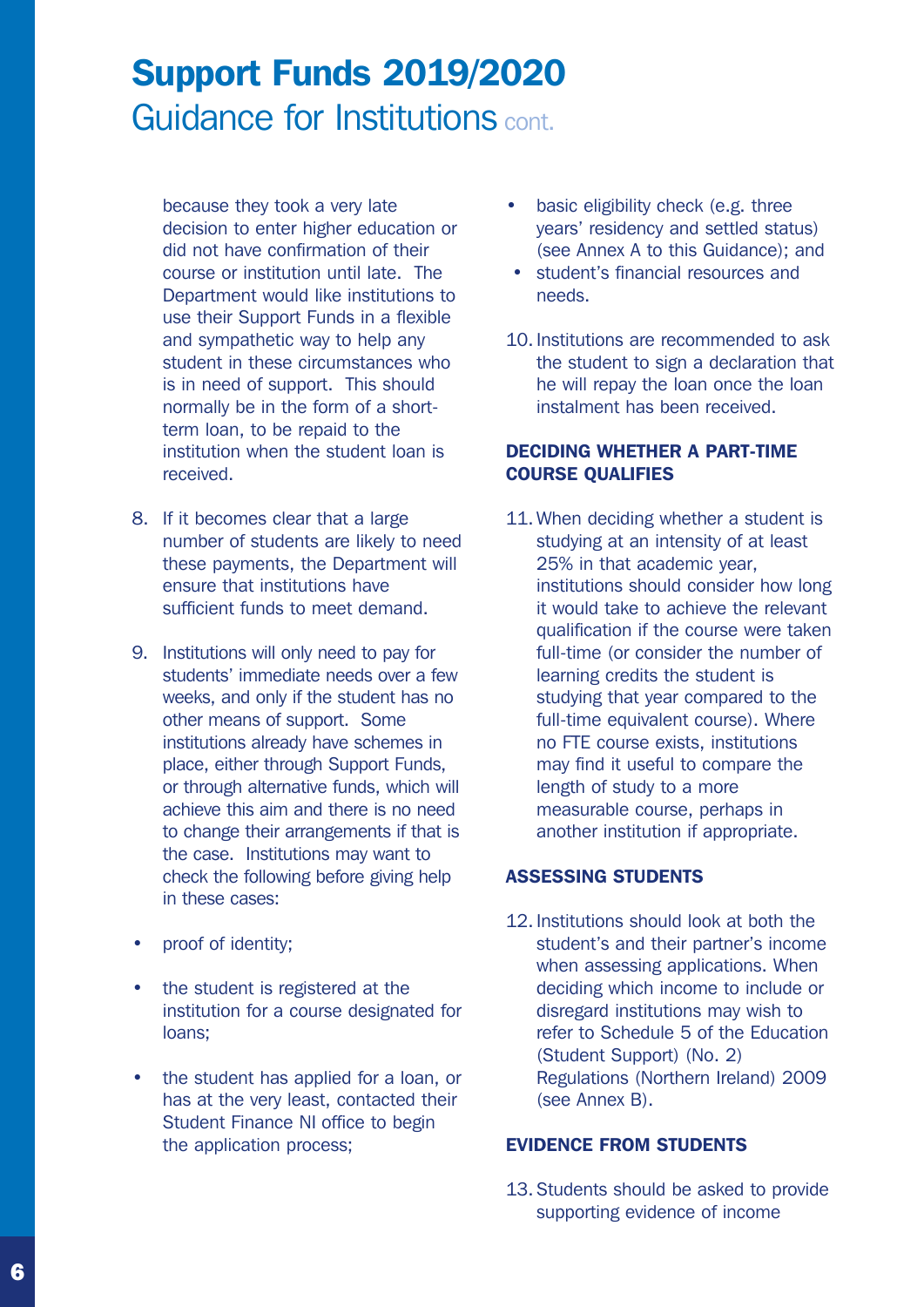including their assessment notice for any means-tested benefits or tax credits.

#### DISBURSING SUPPORT FUNDS

14. Assistance from the Support Funds may be given in the form of a cash payment to the student or to a third

party, or through the provision of items or services for the student on an individual basis or in the form of a short term repayable loan. Large items of equipment bought for the use of individual students should remain the property of the institution.

#### Institutions should take account of the following factors when considering applications:

- whether the claimed shortfall between income and expenditure constitutes real need and cannot reasonably be reduced to a manageable level through action by the student;
- the availability of support from other sources; and
- whether in some cases the payment should be in instalments subject to further review, or in the form of a short-term repayable loan, rather than a one-off grant.

#### The Support Funds should not be used for any of the following:

- i. to provide group or communal facilities;
- ii. adaptations to buildings; or
- **iii.** to meet staff salaries or any costs of administering or publicising the Funds.
- 15. Support Funds should not be used to meet tuition fees and, as a general rule, should not be used to make good failure to receive the parental contribution towards student maintenance.
- 16. Institutions should seek to ensure that applications are processed within a reasonable time. Students might reasonably expect to receive a decision within four weeks of applying. Where decisions are due to be taken at particular times during the year, the dates should be publicised.

#### GOOD PRACTICE

17. The following are some examples of good practice in the ways that the Funds can be targeted to students in genuine need:

#### PROACTIVE PREVENTION OF HARDSHIP

The Department expects institutions to use Support Funds more proactively to prevent students from falling into hardship, rather than waiting for students to run into real difficulties before applying for help. Institutions could, for example, trawl vulnerable groups particularly mature students with dependants, at the start of the academic year, to see whether they have any foreseeable financial needs for which Support Funds could appropriately provide assistance. Payment could be made in instalments throughout the academic year. Payment can also be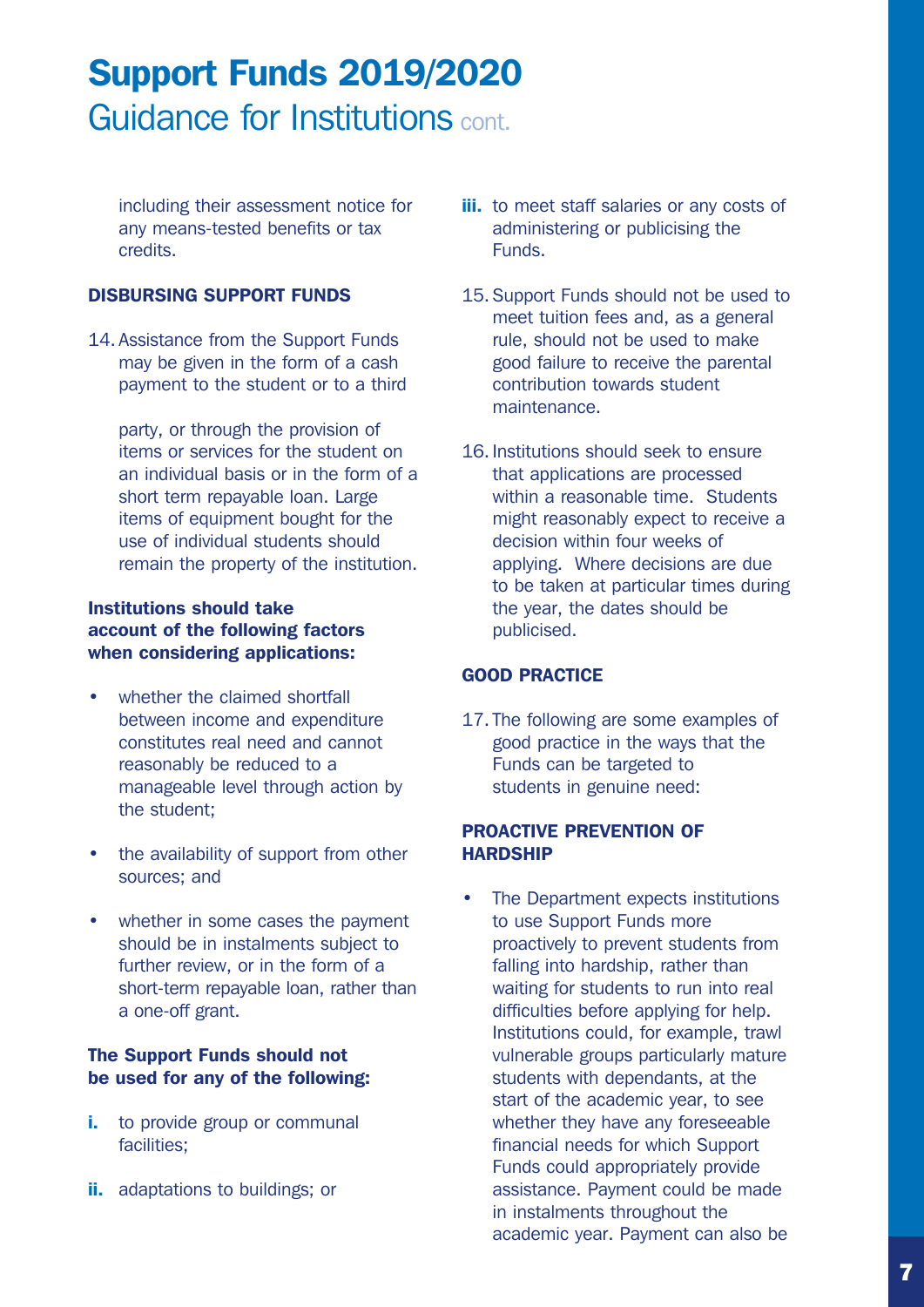made in kind, such as paying directly for childcare.

- When advertising Support Funds, care should be taken not to give the impression that all applicants will necessarily be successful, and institutions must check of course that the need is genuine in each case. Institutions should also keep a sensible amount in the budget for unforeseen circumstances and for students not in specifically targeted groups.
- Institutions are encouraged to discuss with individual students who have particular needs, such as mature students and lone parents, and those from low income families, how Support Funds might be used to provide additional financial help.
- Publicity should as far as possible be directed towards students who may need assistance most, and not presented so as to suggest that all eligible students will receive payments. It may be helpful to consult counselling staff, personal tutors or student representatives on ways of achieving well-directed publicity.
- Counselling on money management may help ensure that assistance provided from the Support Funds is not wasted. Some institutions find group workshops effective.
- Institutions need to consider what evidence they require of a student's financial position. For example, a single bank balance does not indicate the long-term position, but monthly bank/building society statements are more likely to do so. Where students are eligible for loans,

institutions should check that the student has applied for the full loan entitlement (except in the case of emergency payments at the very beginning of term). The student should be asked to provide a copy, if he has one, of his Financial Assessment for Higher Education Student Support 2018/2019 Form (also known as the Student Notification Form) and his Loan Request Form. A bank statement will show whether the assessed amount has been paid to the student.

#### HOME STUDENTS

- 18. Eligibility for grant from Support Funds depends on the student being a "home student", i.e. a person referred to in any paragraph excluding paragraph 9 of Part 2 of Schedule 2 to the Education (Student Support) (No. 2) Regulations (Northern Ireland) 2009 (as amended). Detailed definitions and guidance notes are provided in the attached Annex.
- 19. Intercalating students (those who are sick or unable to attend their course for health or caring reasons or other unavoidable circumstance)

Applications for help from the Support Funds should be considered from students who are intercalating as set out above.

Payments from the Fund can be made to students who are not attending their course through illness, caring responsibilities, pregnancy or other unavoidable circumstances, provided the institution is satisfied that the student intends to return.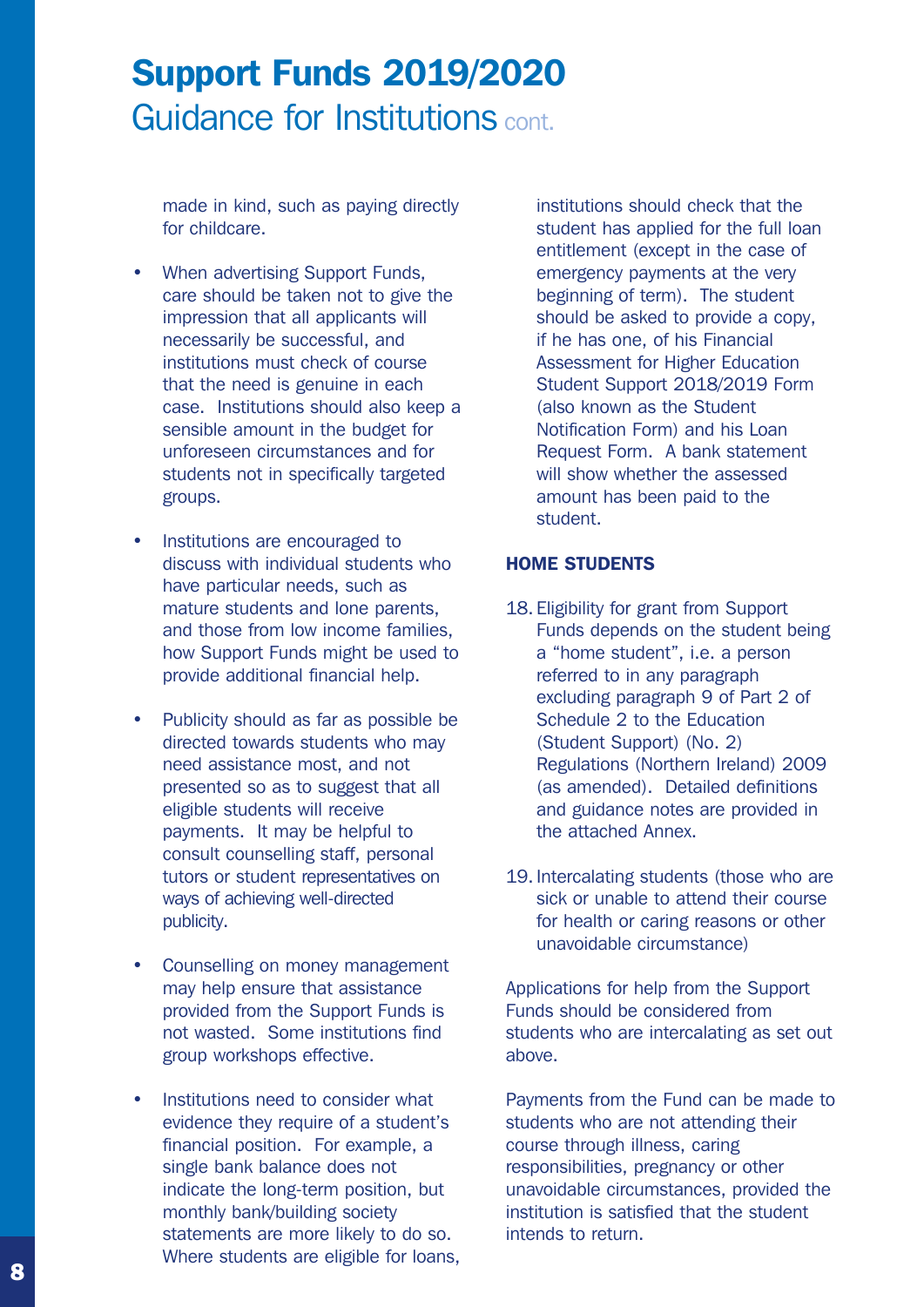If the institution has decided that the student has withdrawn or abandoned or been expelled from the course and this has been notified to the Student Finance NI office, payments from the Fund should not be made.

#### PROVISION FOR SUMMER TERM AND THE LONG VACATION

20. Some students find that they need financial assistance late in the academic year, perhaps because they have not been able to find temporary employment for the long vacation. Institutions are recommended to hold back some of their Support Funds, and keep in place arrangements for considering late applications. A need for assistance in the long vacation may also apply to those who have entered higher education from care, as mentioned above.

#### MONITORING

21. Institutions are asked to provide the Department with a commentary on the use of the Support Funds. This information will be used to assist in evaluating the performance of the Funds and to inform future decisions on the purpose of the Funds. Institutions are also asked to collect information in respect of each year and submit this to the Department by 31 December. Forms for this purpose will be sent electronically closer to the date.

#### IN YEAR MONITORING

22. Institutions may be asked to provide the Department with some information on the use of Support Funds, during the academic year. This will include the total spend and committed expenditure by institutions and other information as requested by the Department.

#### APPEALS

23. It is for individual institutions to consider and resolve appeals by students in respect of applications for a Support Funds payment and to establish a procedure for this purpose if they consider that appropriate. Appeals should not be referred to the Department.

#### ADVICE TO STUDENTS

24. Successful applicants should be advised that payments from the Support Funds may have implications for their entitlement to social security benefits (particularly income support, housing benefit), tax credits and certain payments from the Social Fund.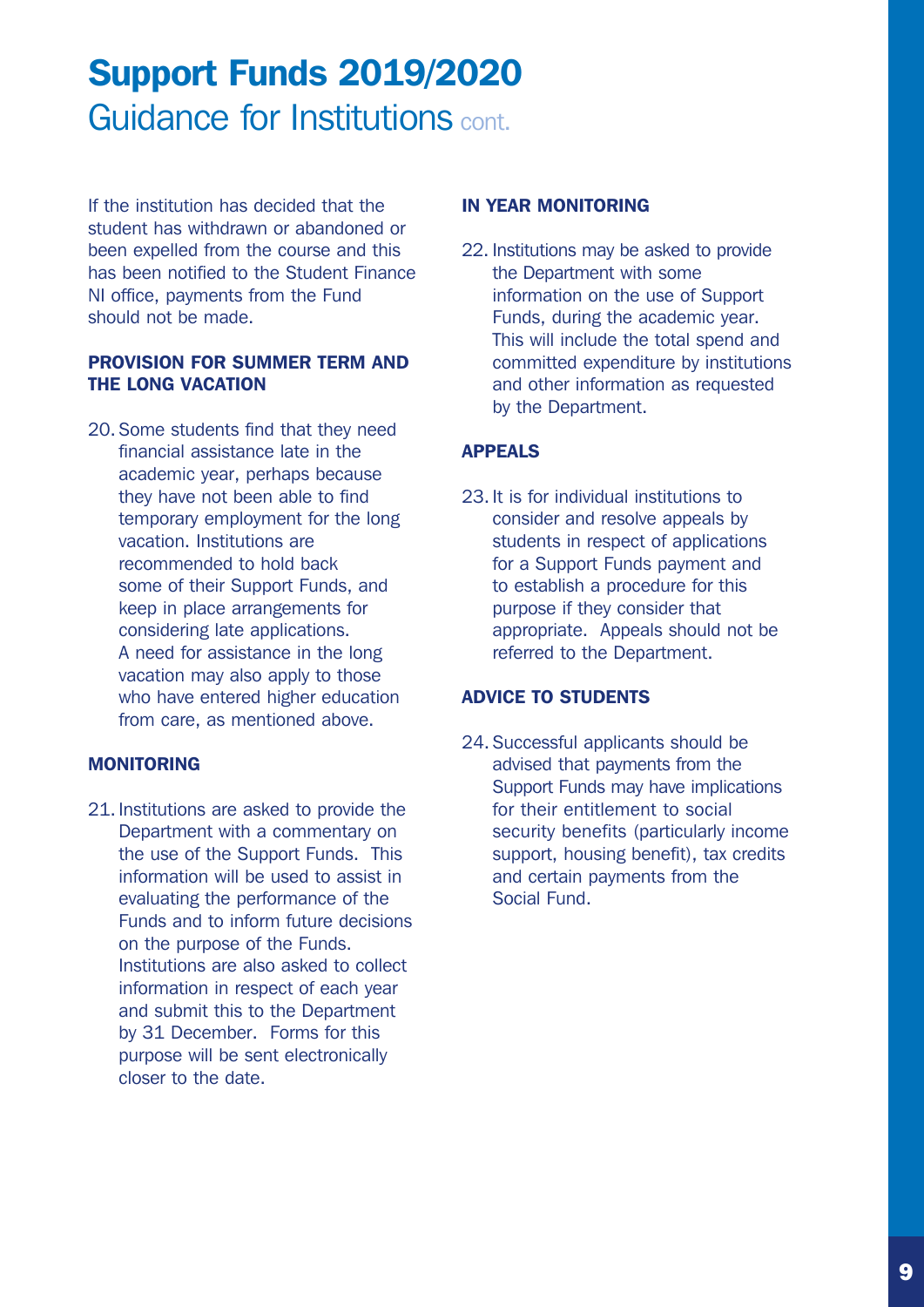#### CONDITIONS RELATING TO **RESIDENCE**

1. The student must fall within a category (excluding paragraph 9) mentioned in Part 2 Schedule 2 to the Education (Student Support) (No. 2) Regulations (Northern Ireland) 2009, as amended in order to be eligible for a grant from the Support Fund.

The following is only a summary of the categories and the Schedule should be referred to for a definitive list of the categories.

- 2. Taking first of all the most straightforward type of case, a student will meet the requirements if:-
- i. on the first day of his course, if it is on or after 1 August 1997, he is settled in the United Kingdom or Islands within the meaning of the Immigration Act 1971; and
- ii. for the three years preceding that date he has been ordinarily resident in the United Kingdom or Islands including EU nationals whose residency for this three year period has been wholly or mainly for purposes of receiving full-time education.
- 3. In applying these rules, institutions will need to take account of the following:
- i. a student will be settled in the United Kingdom if he is ordinarily resident and is not subject under immigration law to any restriction on the length of his stay;
- ii a person is not subject to any restriction on the length of his stay in the United Kingdom if he is a British citizen or if his passport has been stamped to the effect that the holder has an indefinite right of residence in the United Kingdom;
- **iii.** evidence of British citizenship is a UK passport stating that the holder is a British citizen, or a UK birth certificate, coupled with evidence of identity;
- iv. a student who has lived outside the UK and Islands during all or part of the three year period mentioned above because he or his family were temporarily employed abroad may be treated as if his ordinary residence had not been interrupted.

#### STUDENTS FROM CHANNEL ISLANDS AND ISLE OF MAN

4. Students who move from the Channel Islands or the Isle of Man, for the purposes of attending the course (or a previous course if they did not take a break - disregarding the intervening vacation - between the two courses) are not eligible for Support Funds.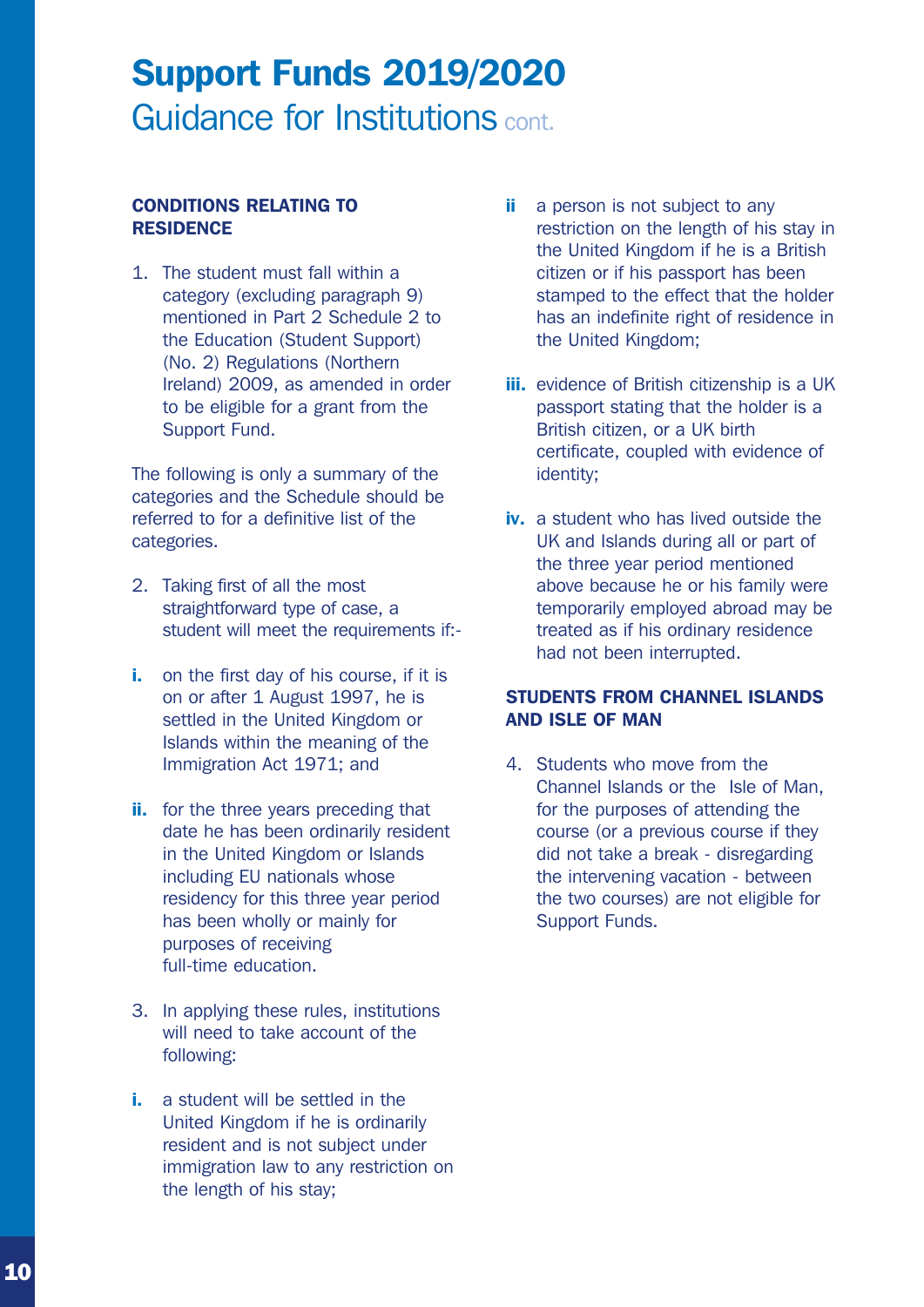### Conditions relating to residence

### Annex A

#### SETTLED STATUS

- 5. The requirement for settlement within the UK within the meaning of the Immigration Act 1971 is new, and only applies in relation to students starting courses on or after 1 August 1997. (See paragraph 11 in relation to existing students.)
- 6. In certain circumstances, outlined below, students can meet the residence requirements even though they do not meet the three year and settled status rules. Further guidance on ordinary residence is given in paragraphs 10 and 11.

#### REFUGEES AND THOSE GRANTED EXCEPTIONAL LEAVE TO REMAIN

7. The residence conditions do not apply to a student who has been granted refugee status in the UK, or whose parent (including step parent) or spouse has been granted that status. Such a student is eligible to receive Support Funds as soon as refugee status has been granted. However, students who have been granted exceptional leave to remain are not eligible until they have satisfied the three year ordinary residence rule mentioned above, although they are not required to satisfy the requirements of settled status.

From 1 April 2003 the Home Office replaced the granting of Exceptional Leave to Enter/Remain ELE/ELR with Humanitarian Protection (HP) or Discretionary Leave (DL). Persons awarded either of these statuses continue to be unsuccessful asylum seekers who are nevertheless in genuine need of international protection or have other truly compelling reasons for not being removed from the UK.

ELE/ELR, HP or DL is not the same as indefinite leave to remain. They are normally granted to a set calendar date which can vary depending on which status has been granted. The student should have been sent a letter by the Home Office confirming which status has been granted.

Students with ELE/R, HP or DL must meet the usual three-year residence requirement before the first day of the academic year of the course.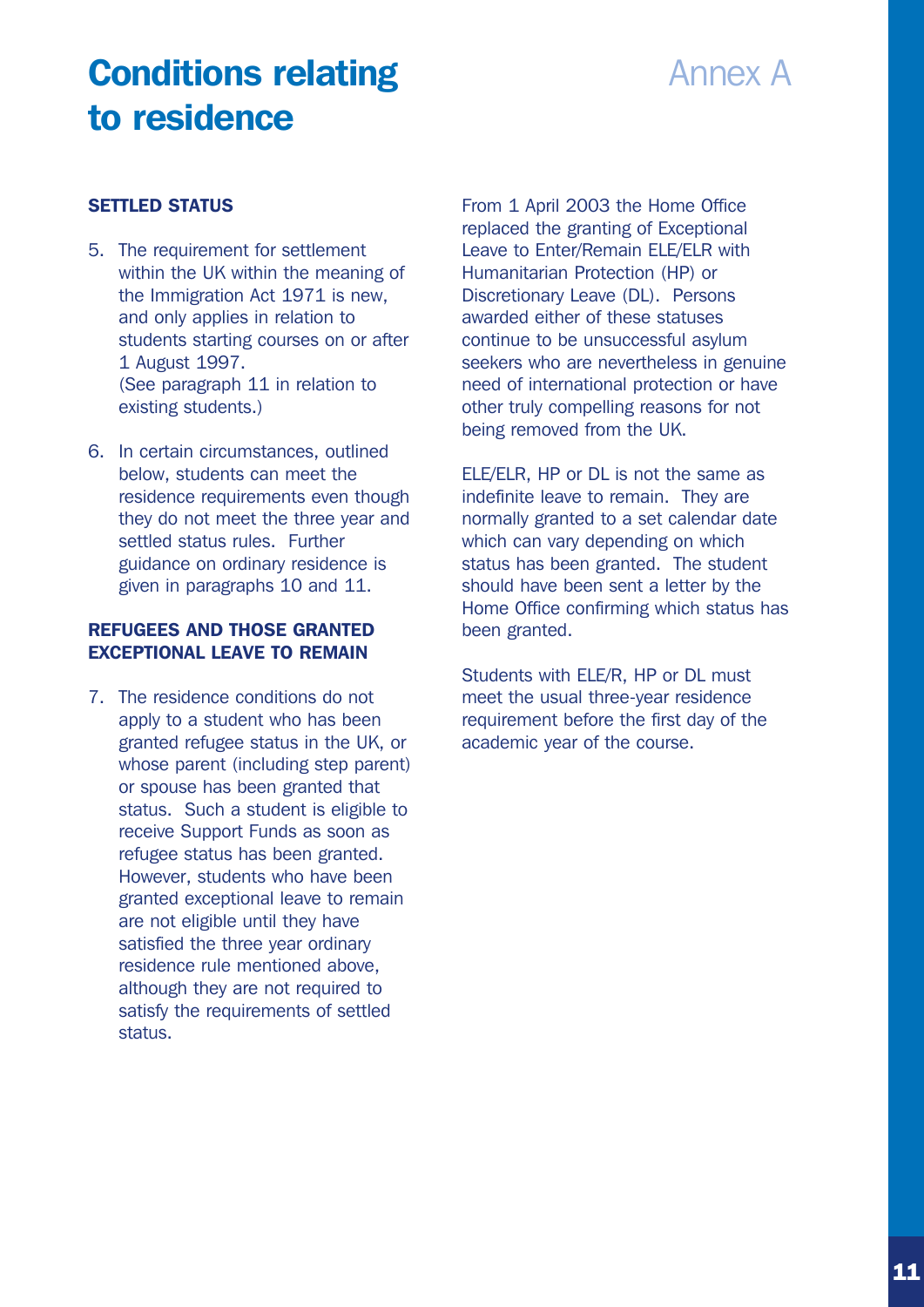### Conditions relating to residence cont.

#### EEA AND SWISS MIGRANT WORKERS

- 8. European Economic Area (the European Community, Iceland, Liechtenstein and Norway) nationals employed in the UK, including UK nationals, their spouses and their children, who do not pass the three year ordinary residence test will meet the residence requirements provided that:
- i. the EEA national has "migrant worker status" through having been employed in the UK (not necessarily continuously) since he last entered the UK (brief absences abroad, e.g. on holiday, should be disregarded); in the case of a UK national having moved to the UK after a period of employment elsewhere in the EEA;
- **ii.** where the student is the spouse or child of the EEA national with migrant worker status, the student is ordinarily resident in the UK as a result of the migrant worker's employment in the UK; and
- **iii.** the student has been ordinarily resident in the EEA (the European Community, Iceland, Liechtenstein and Norway) throughout the period covered by the three year rule, and has not during any part of that period been so resident wholly or mainly for the purpose of receiving full-time education.

#### TURKISH WORKERS

9. If the student is a child of a Turkish worker and has been ordinarily resident in the EEA, Switzerland and Turkey for the three year period immediately before the first day of the course.

#### DEFINITION OF ORDINARY RESIDENCE

- 10. Interpretation of "ordinary residence" is, in the last resort, a matter for the courts. A judgement by the House of Lords in 1982 (Shah v Barnet London Borough Council, reported in [1983] 2 WLR 16) clarified the law. It held that ordinary residence is habitual and normal residence from choice for a settled purpose apart from temporary or occasional absences.
- 11. Temporary or occasional absences from the British Islands do not break ordinary residence. For example, trips abroad on holiday or for business would not normally break ordinary residence. As the courts have not defined "temporary or occasional", each case must be judged on its own facts. Institutions should not apply universal rules of thumb or specified periods of time to decide what constitutes a temporary or occasional absence. Further, for these purposes, absences abroad because the student, his spouse or his parent was temporarily employed abroad will not be considered to break ordinary residence in the UK even though the absence would not otherwise be regarded as temporary or occasional.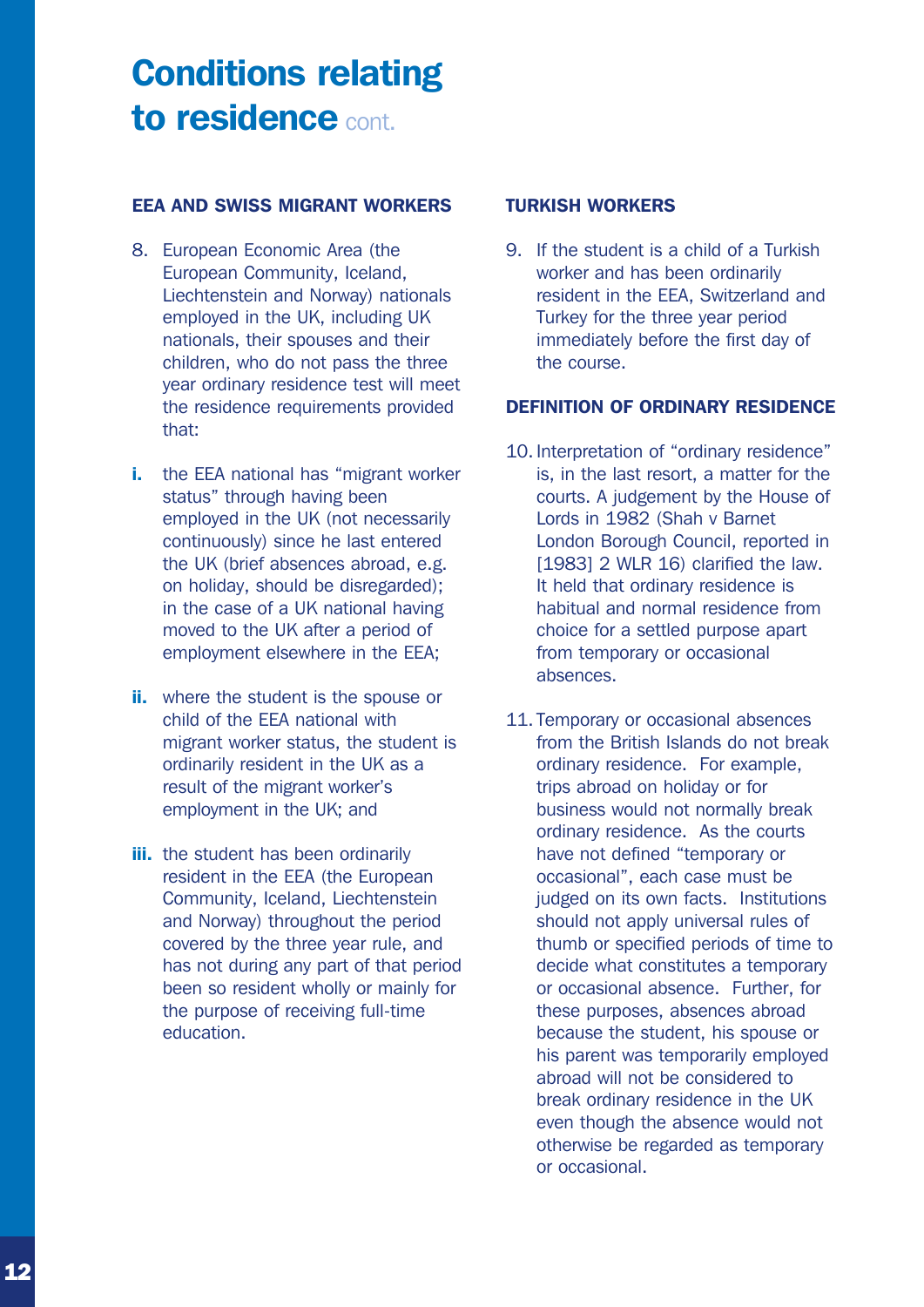### Conditions relating to residence cont.

#### FURTHER ADVICE

12. The information in this section is a summary of the principal points likely to be of relevance to universities. For further details contact:

Student Support Branch Department for the Economy 39/49 Adelaide Street BELFAST BT2 8FD

#### (Tel: 028 90 257699)

The Home Office enquiry points given below operate independently and if advice from both is required it will be necessary to write to both separately.

> UK Visas and Immigration (UKVI) and the Border Force Lunar House 40 Wellesley Road **CROYDON** CR9 2BY

Asylum Intake Unit 40 Wellesley Road **CROYDON** CR9 2BY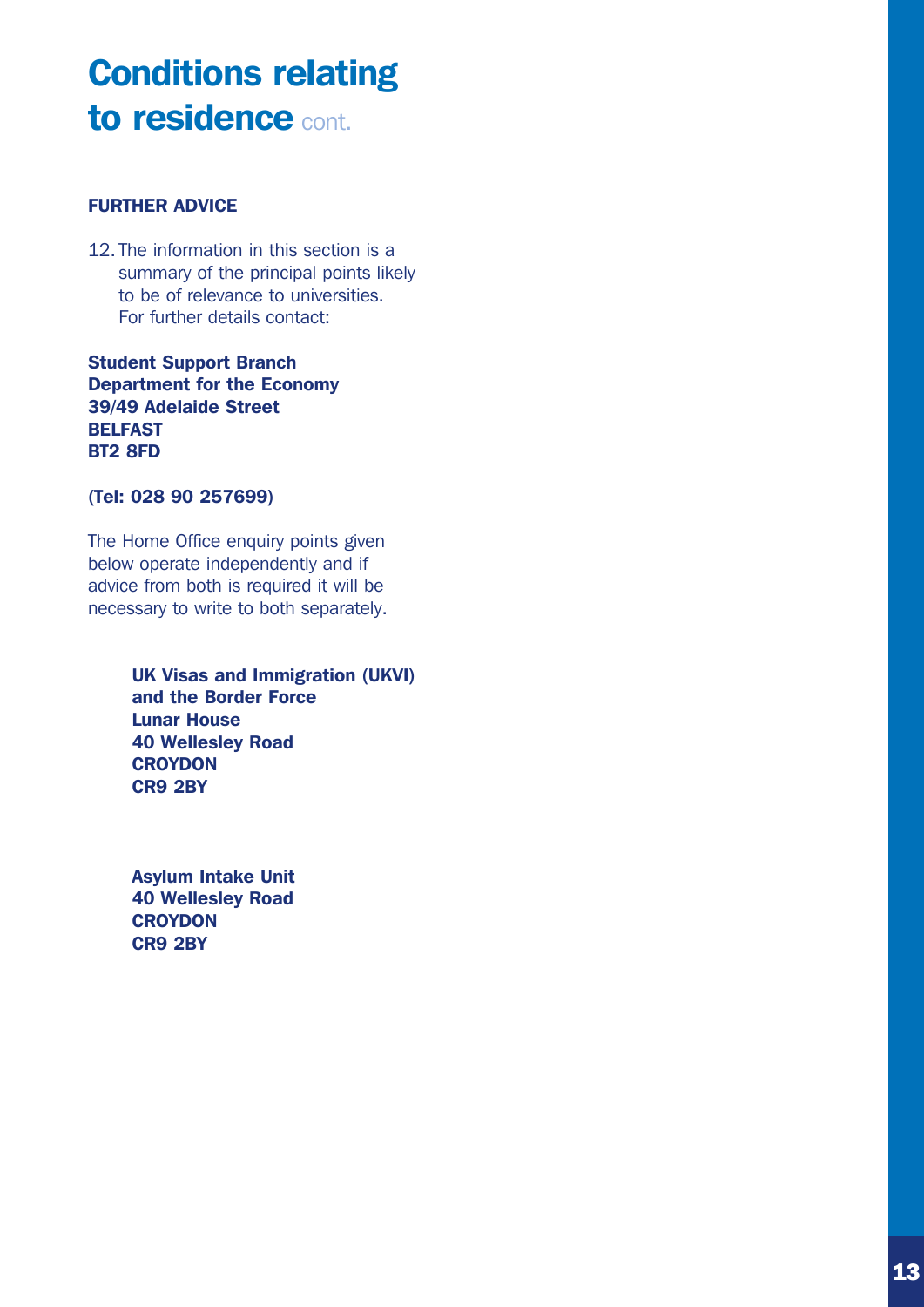#### **DEFINITIONS**

- 1. In this schedule:-
	- $(1)(a)$ "financial year" means the period of twelve months in respect of which the income of a person whose residual income is calculated under the provisions of this Schedule is computed for the purposes of the income tax legislation which applies to it;
	- (b) "household income" has the meaning given in paragraph 3;
	- (c) "independent eligible student" has the meaning given in paragraph 2;
	- (d) "Member State" means a Member State of the European Union;
	- (e) "new eligible student" means an eligible student who begins a specified designated course on or after 1st September 2004;
	- (f) "parent" means a natural or adoptive parent and "child", "mother" and "father" are to be construed accordingly;
	- (g) "parent student" means an eligible student who is the parent of an eligible student;
	- (h) "partner" in relation to an eligible student means any of the following -
		- (i) the spouse of an eligible student;
		- (ii)the civil partner of an eligible student;
- (iii) a person ordinarily living with an eligible student as if the person were the student's spouse where an eligible student falls within paragraph  $2(1)(a)$  and the student begins the specified designated course on or after 1st September 2000;
- (iv) a person ordinarily living with an eligible student as if that person were the student's civil partner where an eligible student falls within paragraph  $2(1)(a)$  and the student begins the specified designated course on or after 1st September 2005;
- (i) "partner" in relation to the parent of an eligible student means any of the following other than another parent of the eligible student-
	- (i) the spouse of an eligible student's parent;
	- (ii) the civil partner of an eligible student's parent;
	- (iii) a person ordinarily living with the parent of an eligible student as if the person were the parent's spouse;
	- (iv) a person ordinarily living with the parent of an eligible student as if the person were the parent's civil partner;
- (j) "preceding financial year" means the financial year immediately preceding the relevant year;
- (k) "prior financial year" means the financial year immediately preceding the preceding financial year;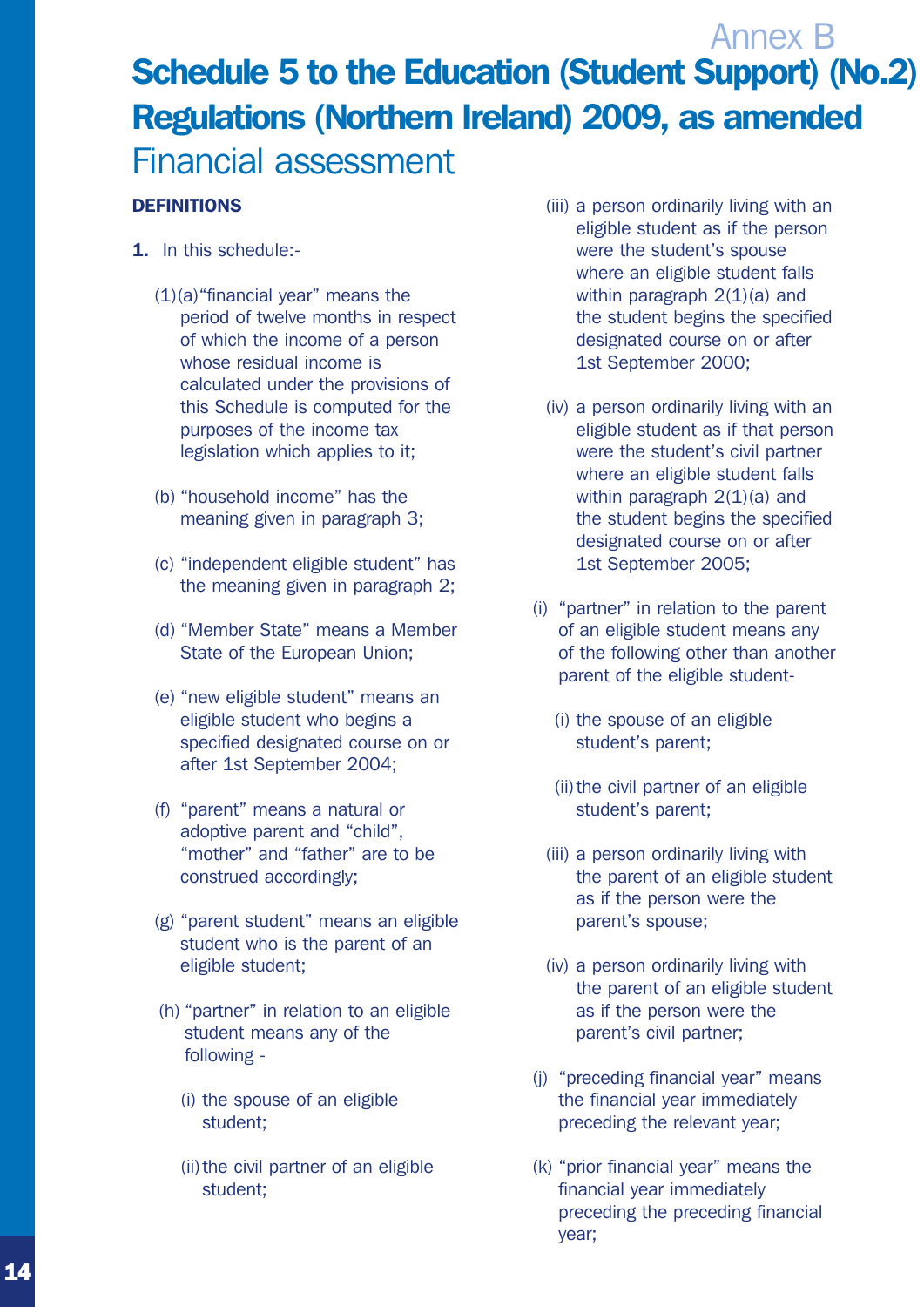- (l) "relevant year" means the academic year in respect of which the household income falls to be assessed;
- (m) "residual income" means taxable income after the application of paragraph 4 (in the case of an eligible student), paragraph 5 (in the case of an eligible student's parent), paragraph 6 (in the case of an eligible student's partner) or paragraph 7 (in the case of the partner of a new eligible student's parent) and income referred to in sub-paragraph (2) received net of income tax;
- (n) "taxable income" means, in relation to paragraph 4, in respect of the academic year for which an application has been made under regulation 9 and, in relation to paragraph 5, in respect (subject to sub-paragraphs (3), (4) and (5) of paragraph 5) of the prior financial year –
	- (i) the total income on which a person ("A") is charged to income tax as determined at Step 1 of the calculation in section 23 of the Income Tax Act 2007, together with any payments and other benefits mentioned in section 401(1) of the Income Tax (Earnings and "Pensions" Act 2003 (ignoring section 401(2) of that Act), received or treated as received by A, to the extent that they are not a component of the total income on which A is charged to income tax.
- (ii) A's total income from all sources as determined for the purposes of the income tax legislation of another Member State which applies to A's income; or
- (iii) where the legislation of more than one Member State applies to the period, A's total income from all sources as determined for the purposes of the income tax legislation under which the Department considers that A's total income in that period is greatest (except as otherwise provided in paragraph 5).

 except that no account is taken of income referred to in subparagraph (2) paid to another party.

(2) The income referred to in this sub-paragraph is any benefits under a pension arrangement pursuant to an order made under Article 25 of the Matrimonial Causes (Northern Ireland) Order 1978 which includes provision made by virtue of Articles 27B(4) and 27E(3) of that order or pension benefits under Part 1 of Schedule 5 to the Civil Service Partnership Act 2004 which includes provision made by virtue of Parts 6 and 7 of that schedule.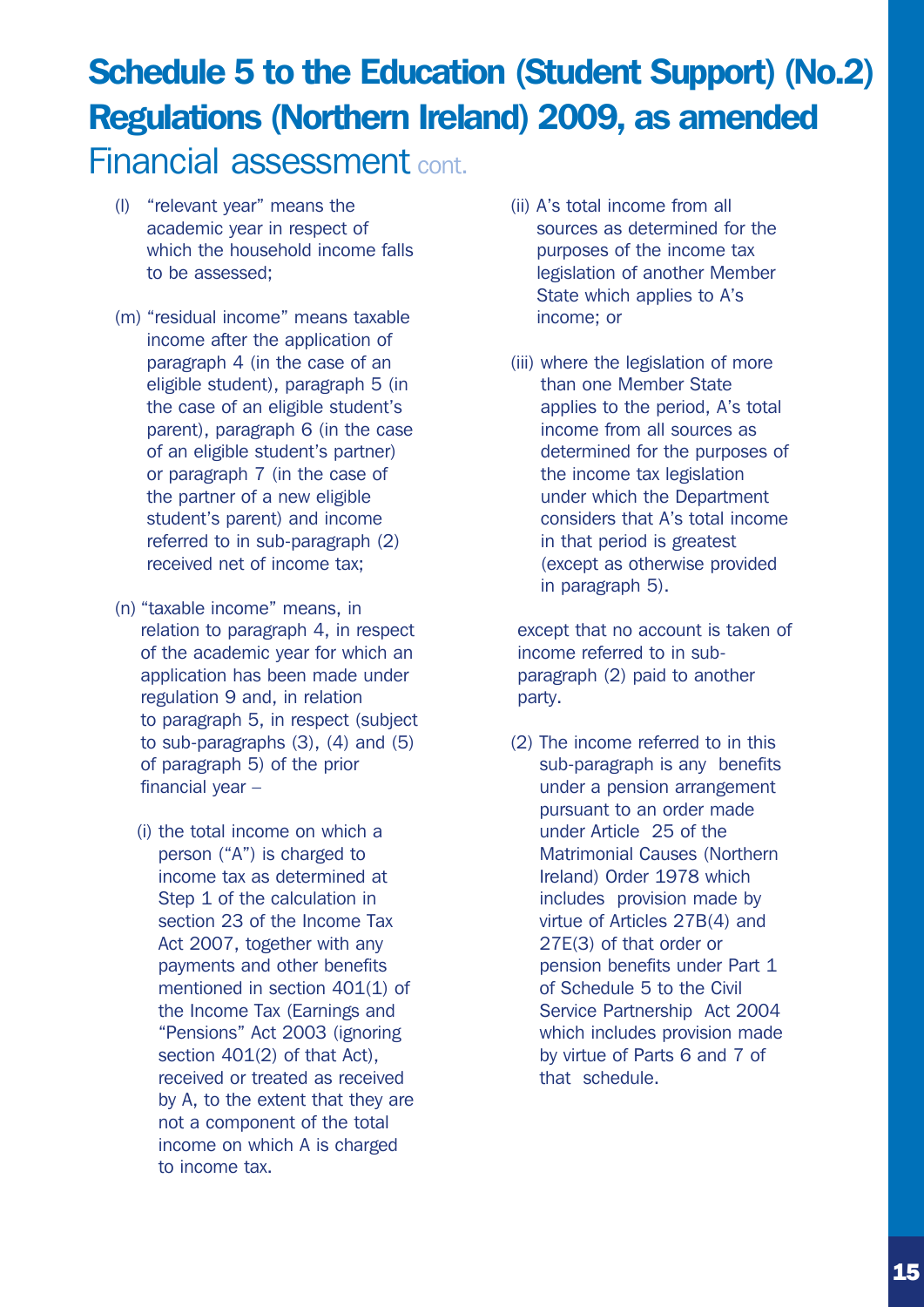# Schedule 5 to the Education (Student Support) (No.2) Regulations (Northern Ireland) 2009, as amended

### Financial assessment cont.

#### INDEPENDENT ELIGIBLE STUDENT

#### 2.

- (1) An independent eligible student is an eligible student where –
	- (a) the student is aged 25 or over on the first day of the relevant year;
	- (b) the student is married or is in a civil partnership before the beginning of the relevant year, whether or not the marriage or civil partnership is still subsisting;
	- (c) the student has no parent living;
	- (d) the Department is satisfied that neither of the student's parents can be found or that it is not reasonably practicable to get in touch with either of them;
	- (e) the student has communicated with neither of the student's parents for the period of one year before the beginning of the relevant year or, in the opinion of the Department, the student can demonstrate on other grounds that the student is irreconcilably estranged from the student's parents;
	- (f) the student was looked after by an authority (within the meaning of Article 25 of the Children (Northern Ireland) Order 1995) throughout any three-month period ending on or after the date on which the student attained the age of 16 and before the first day of the first academic year of the course (the "relevant period") provided that the student has not in fact at any time during the relevant period been under the

charge or control of the student's parents;

- (g) the student's parents are residing outside the European Community and the Department is satisfied that either –
	- (i) the assessment of the household income by reference to their residual income would place those parents in jeopardy; or
	- (ii) it would not be reasonably practicable for those parents as a result of the calculation of any contribution under paragraph 8 or 9 to send any relevant funds to the United Kingdom;
- (h) paragraph 5(9) applies and the parent whom the Department considered the more appropriate for the purposes of that paragraph has died (irrespective of whether the parent in question had a partner);
- (i) in the case of a student who began the current course before 1st September 2009, the student is a member of a religious order who resides in a house of that order;
- (j) as at the first day of the relevant year, the student has the care of a person under the age of 18; or
- (k) the student ("A") has supported A out of A's earnings for any period or periods ending before the first academic year of the course which periods together aggregate not less than three years, and for the purposes of this sub-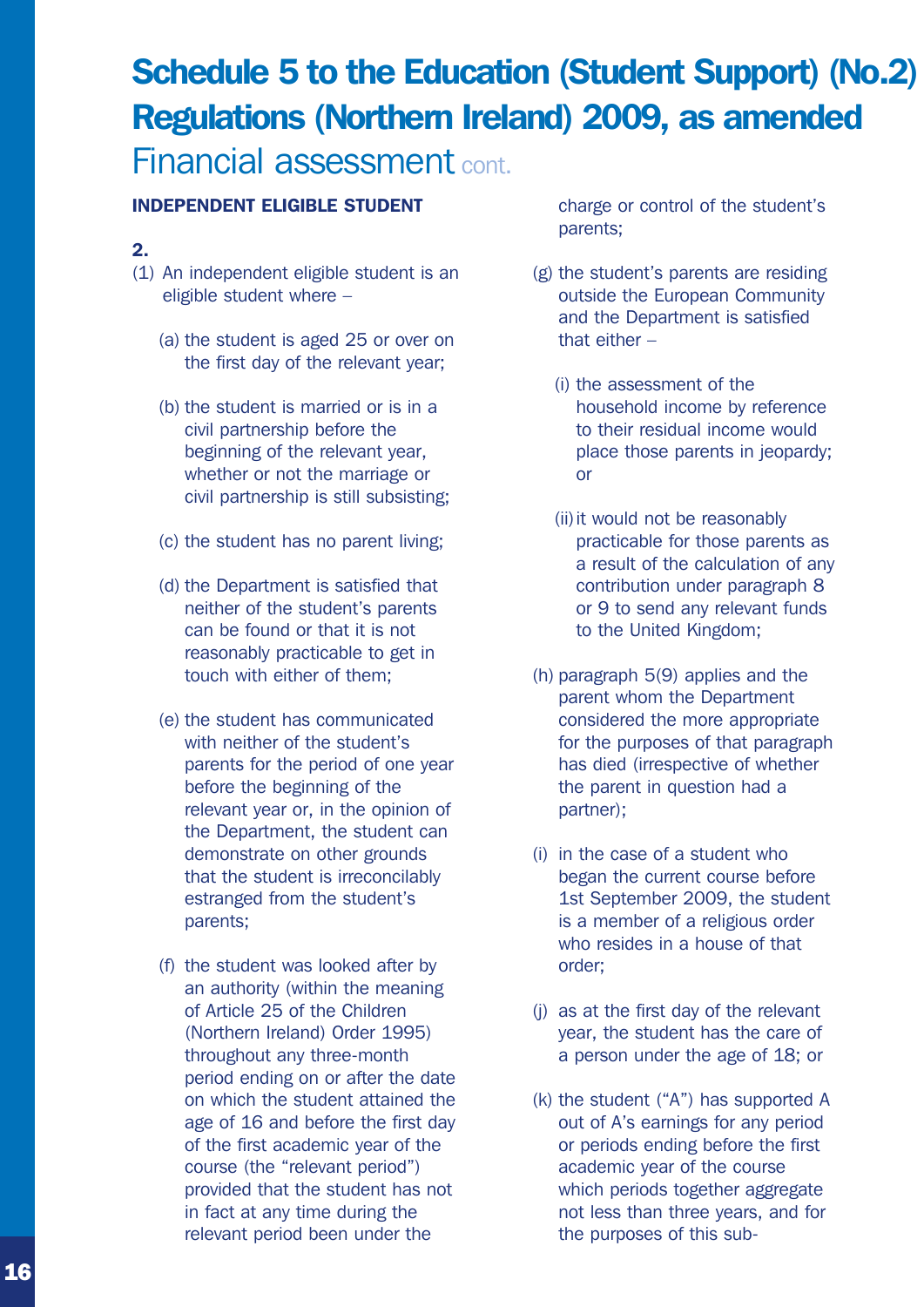paragraph he is to be treated as supporting himself out of his earnings during any period in which -

- (i) A was participating in arrangements for training for the unemployed under any scheme operated by, sponsored or funded by any state authority or agency, whether national, regional or local ("a relevant authority");
- (ii)A was in receipt of benefit payable by any relevant authority in respect of a person who is available for employment but who is unemployed;
- (iii) A was available for employment and had complied with any requirement of registration imposed by a relevant authority as a condition of entitlement for participation in arrangements for training or receipt of benefit;
- (iv) A held a state studentship or comparable award; or
- (v) A received any pension, allowance or other benefit paid by any person by reason of a disability to which A subject, or by reason of confinement, injury or sickness.
- (2) An eligible student who qualifies as an independent eligible student under sub-paragraph 2(1)(j) in respect of an academic year of a designated course retains that status for the duration of the period of eligibility.

#### HOUSEHOLD INCOME

3.

- (1) The amount of an eligible student's contribution depends on the household income.
- (2) The household income is
	- (a) in the case of an eligible student who is not an independent eligible student, the residual income of the eligible student aggregated with the residual income of the eligible student's parents (subject to paragraph  $5(9)$ ) and  $-$ 
		- (i) in the case of a new eligible student who began the specified designated course before 1st September 2005, the residual income of the partner (other than a partner within the meaning of paragraph  $1(i)(iv)$  of the student's parent (provided that the Department has selected that parent under paragraph 5(9)); or
		- (ii)in the case of a new eligible student who began the specified designated course on or after 1st September 2005, the residual income of the partner of the student's parent (provided that the Department has selected that parent under paragraph 5(9));
	- (b) in the case of an independent eligible student who has a partner, the residual income of the eligible student aggregated with the residual income of the eligible student's partner (subject to subparagraph (4)); or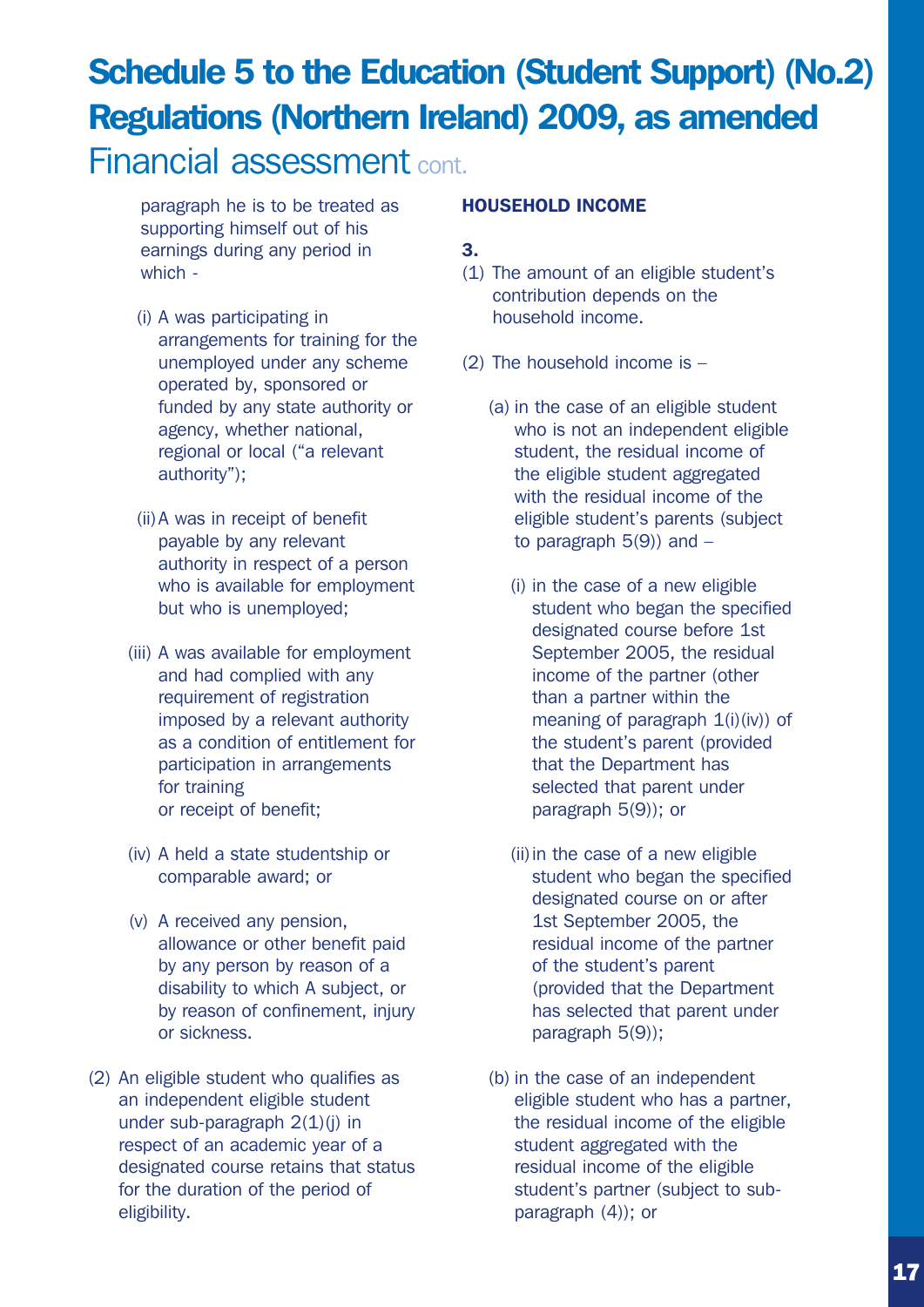- (c) in the case of an independent eligible student who does not have a partner, the residual income of the eligible student.
- (3) In determining the household income under sub-paragraph (2), there is deducted the sum of £1,153 –
	- (a) for each child wholly or mainly financially dependent on the eligible student or the eligible student's partner; or
	- (b) for each child other than the eligible student wholly or mainly financially dependent on the eligible student's parent or the eligible student's parent's partner whose residual income is being taken into account.
- (4) For the purpose of calculating the contribution payable in respect of a parent student, the residual income of the parent student's partner must not be aggregated under paragraph (b) of sub-paragraph (2) in the case of a parent student whose child or whose partner's child holds an award in respect of which the household income is calculated with reference to the residual income of the parent student or of the parent student's partner or of both.

#### CALCULATION OF ELIGIBLE STUDENT'S RESIDUAL INCOME

4.

- (1) For the purpose of determining the residual income of an eligible student, there is deducted from the student's taxable income (unless already deducted in determining taxable income) the aggregate of any amounts falling within any of the following sub-paragraphs –
	- (a) any remuneration for work done during any academic year of the eligible student's course, provided that such remuneration does not include any sums paid in respect of any period for which he has leave of absence or is relieved of his normal duties for the purpose of attending that course;
	- (b) the gross amount of any premium or other sum paid by the eligible student in relation to a pension (not being a pension payable under a policy of life insurance) in respect of which relief is given under section 188 of the Finance Act 2004, or where the eligible student's income is computed for the purposes of the income tax legislation of another Member State, the gross amount of any such premium or sum in respect of which relief would be given if that legislation made provision equivalent to the Income Tax Acts.
- (2) Where the only paragraph in Part 2 of Schedule 2 into which an eligible student falls is paragraph 9 and the student's income arises from sources or under legislation different from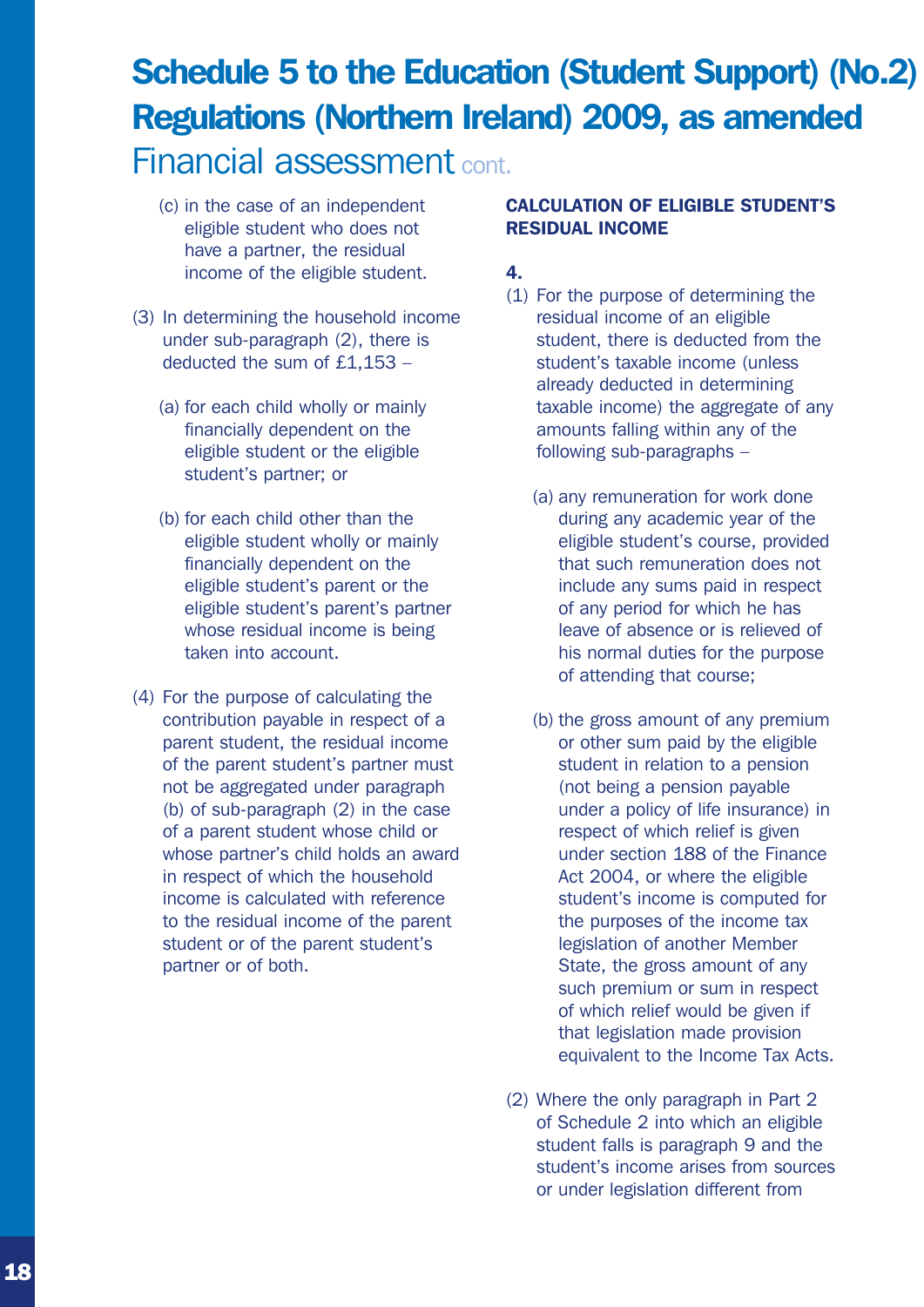sources or legislation normally relevant to a person referred to in paragraph 9 of Schedule 2, the student's income is not disregarded in accordance with sub-paragraph (1) but is instead disregarded to the extent necessary to ensure that he is treated no less favourably than a person who is referred to in any paragraph of Part 2 of Schedule 2 would be treated if in similar circumstances and in receipt of similar income.

- (3) Where the eligible student receives income in a currency other than sterling, the value of that income for the purpose of this paragraph is  $-$ 
	- (a) if the student purchases sterling with the income, the amount of sterling the student so receives;
	- (b) otherwise the value of the sterling which the income would purchase using the average rate published by Her Majesty's Revenue and Customs for the calendar year which ends before the start of the relevant year.

#### CALCULATION OF PARENT'S RESIDUAL INCOME

#### 5.

(2) For the purposes of determining the residual income of an eligible student's parent ("A" in this paragraph) there is deducted from the taxable income of A the aggregate of any amounts falling within any of the following subparagraphs (unless already deducted in determining a person's taxable income) -

- (a) the gross amount of any premium or sum relating to a pension (not being a premium payable under a policy of life assurance) in respect of which relief is given under section 188 of the Finance Act 2004, or where the income is computed for the purposes of the income tax legislation of another Member State, the gross amount of any such premium in respect of which relief would be given if that legislation made provision equivalent to the Income Tax Acts;
- (b) in any case where income is computed for the purposes of the Income Tax Acts by virtue of subparagraph (6) any sums equivalent to the deduction mentioned in paragraph (a) of this subparagraph, provided that any sums so deducted do not exceed the deductions which would be made if the whole of A's income were in fact income for the purposes of the Income Tax Acts;
- (c) where A is a parent student or the student holds a statutory award, £1,153.
- (3) Where the Department is satisfied that the residual income of A in the financial year beginning immediately before the relevant year ("the current financial year") is likely to be not more than 95% of the sterling value of A's residual income in the prior financial year the Department may, for the purpose of enabling the eligible student to attend the course without hardship, ascertain A's residual income for the current financial year.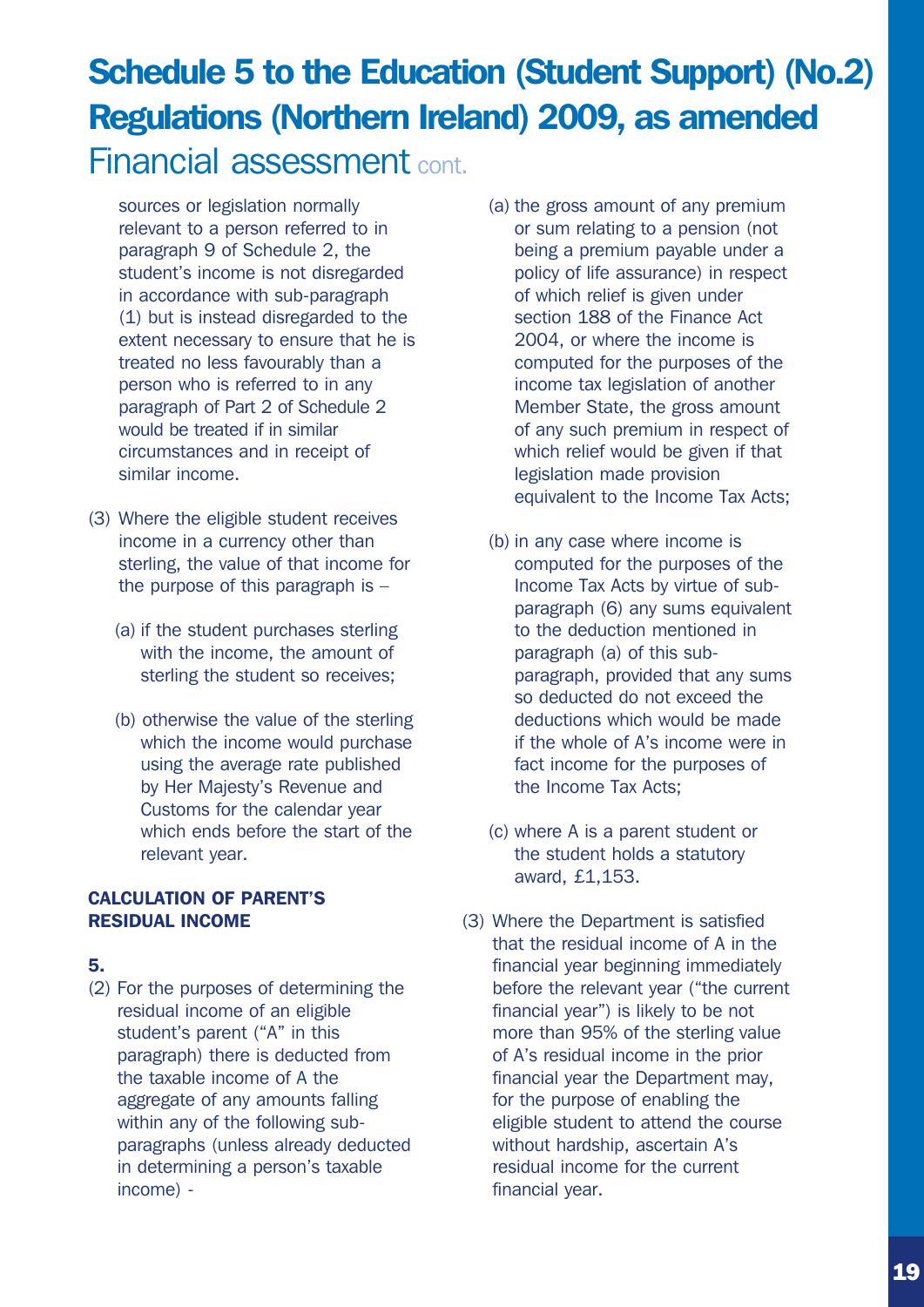- (3A) In the event that sub-paragraph (3) or this sub-paragraph was applied in the previous academic year of the current course and the Department is satisfied that the residual income of A in the financial year beginning immediately before the relevant year ("the current financial year") is likely to be not more than 95% of the Sterling value of A's residual income in the previous financial year the Department may, for the purpose of enabling the eligible student to attend the course without hardship, ascertain A's residual income for the current financial year.
- (4) In an academic year immediately following one in which the Department has ascertained A's residual income from the current financial year under sub-paragraph (3) and, where applicable under sub-paragraph (3A), the Department must ascertain A's residual income from the preceding financial year.
- (5) Where A satisfies the Department that A's income is wholly or mainly derived from the profits of a business or profession carried on by A, then any reference in this Schedule to a prior financial year means the earliest period of 12 months which ends after the start of the prior financial year and in respect of which accounts are kept relating to that business or profession.
- (6) Where A is in receipt of any income which does not form part of A's income for the purposes of the Income Tax Acts or the income tax legislation of another Member State by reason only that –
- (a) A is not resident, or domiciled in the United Kingdom, or where A's income is computed as for the purposes of the income tax legislation of another Member State, not so resident, or domiciled in that Member State;
- (b) the income does not arise in the United Kingdom, or where A's income is computed as for the purposes of the income tax legislation of another Member State, does not arise in that Member State; or
- (c) the income arises from an office, service or employment, income from which is exempt from tax in pursuance of any legislation, A's taxable income for the purposes of this Schedule is computed as though the income under this subparagraph were part of A's income for the purposes of the Income Tax Acts or the income tax legislation of another Member State, as the case may be.
- (7) Where A's income is computed as for the purposes of the income tax legislation of another Member State, it is computed under the provisions of this Schedule in the currency of that Member State and A's income for the purposes of this Schedule is the sterling value of that income determined in accordance with the average rate published by Her Majesty's Revenue and Customs for the calendar year which ends before the end of the prior financial year.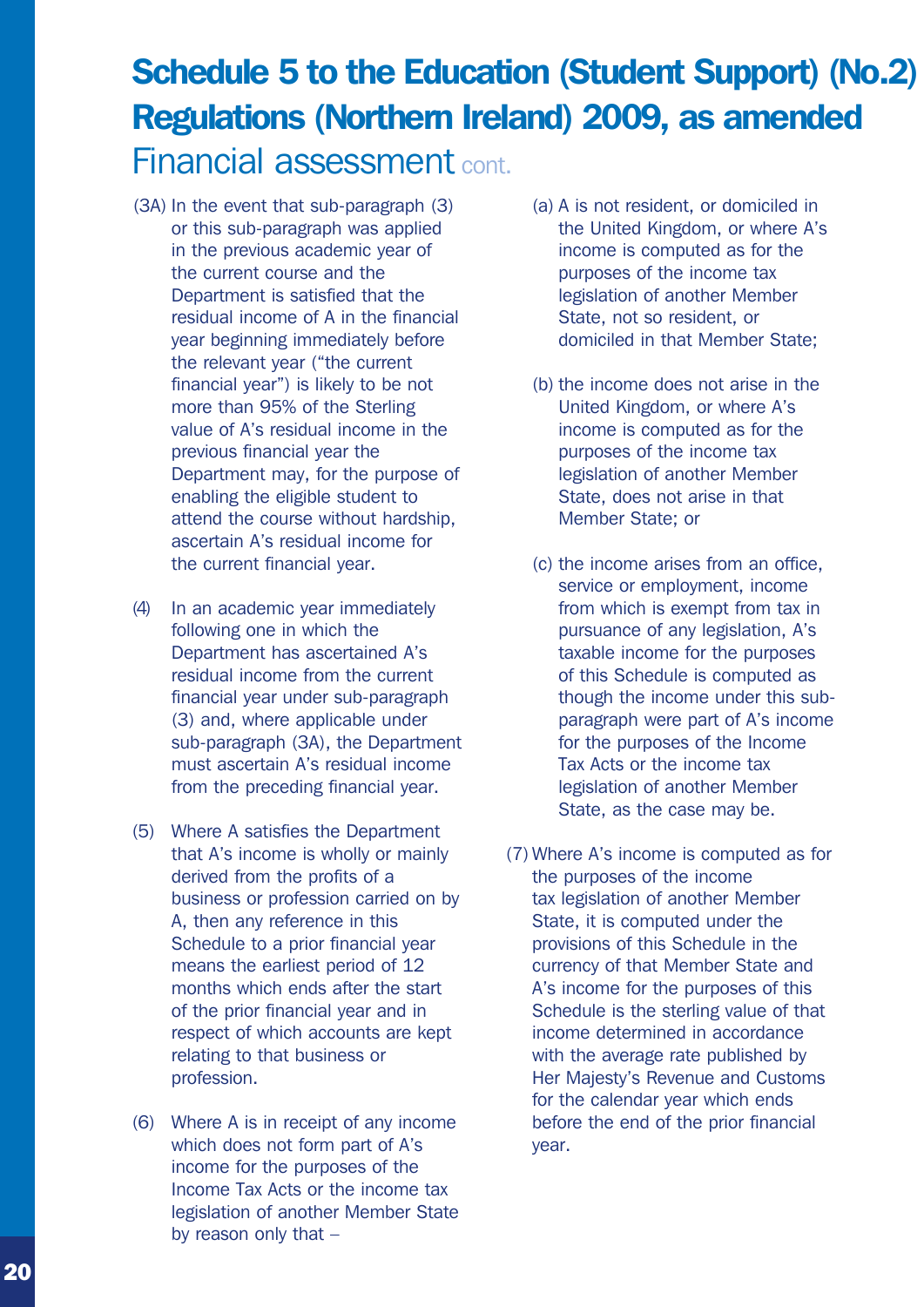- (8) Where one of the eligible student's parents dies either before or during the relevant year and that parent's income has been or would be taken into account for the purpose of determining the household income, the household income is –
	- (a) where the parent dies before the relevant year, determined by reference to the income of the surviving parent; or
	- (b) where the parent dies during the relevant year, the aggregate of –
		- (i) the appropriate proportion of the household income determined by reference to the income of both parents, being the proportion in respect of that part of the relevant year during which both parents were alive; and
		- (ii)the appropriate proportion of the household income determined by reference to the income of the surviving parent, being the proportion in respect of that part of the relevant year remaining after the death of the other parent.
- (9) Where the Department determines that the parents are separated for the duration of the relevant year, the household income is determined by reference to the income of whichever parent the Department considers the more appropriate under the circumstances.
- (10) Where the Department determines that the parents have separated in the course of the relevant year, the household income is determined by reference to the aggregate of
	- (a) the appropriate proportion of the household income determined in accordance with sub-paragraph (10), being the proportion in respect of that part of the relevant year during which the parents are separated; and
	- (b) the appropriate proportion of the household income determined otherwise in respect of the remainder of the relevant year.

#### CALCULATION OF ELIGIBLE STUDENT'S PARTNER'S RESIDUAL INCOME

#### 6.

- (1) Subject to sub-paragraphs (2), (3) and (4) an eligible student's partner's income is determined in accordance with paragraph 5 (other than sub-paragraphs (8), (9) and (10) of paragraph 5), references to the parent being construed as references to the eligible student's partner.
- (2) Where the Department determines that the eligible student and the student's partner are separated for the duration of the relevant year, the partner's income is not taken into account in determining the household income.
- (3) Where the Department determines that the eligible student and the student's partner have separated in the course of the relevant year, the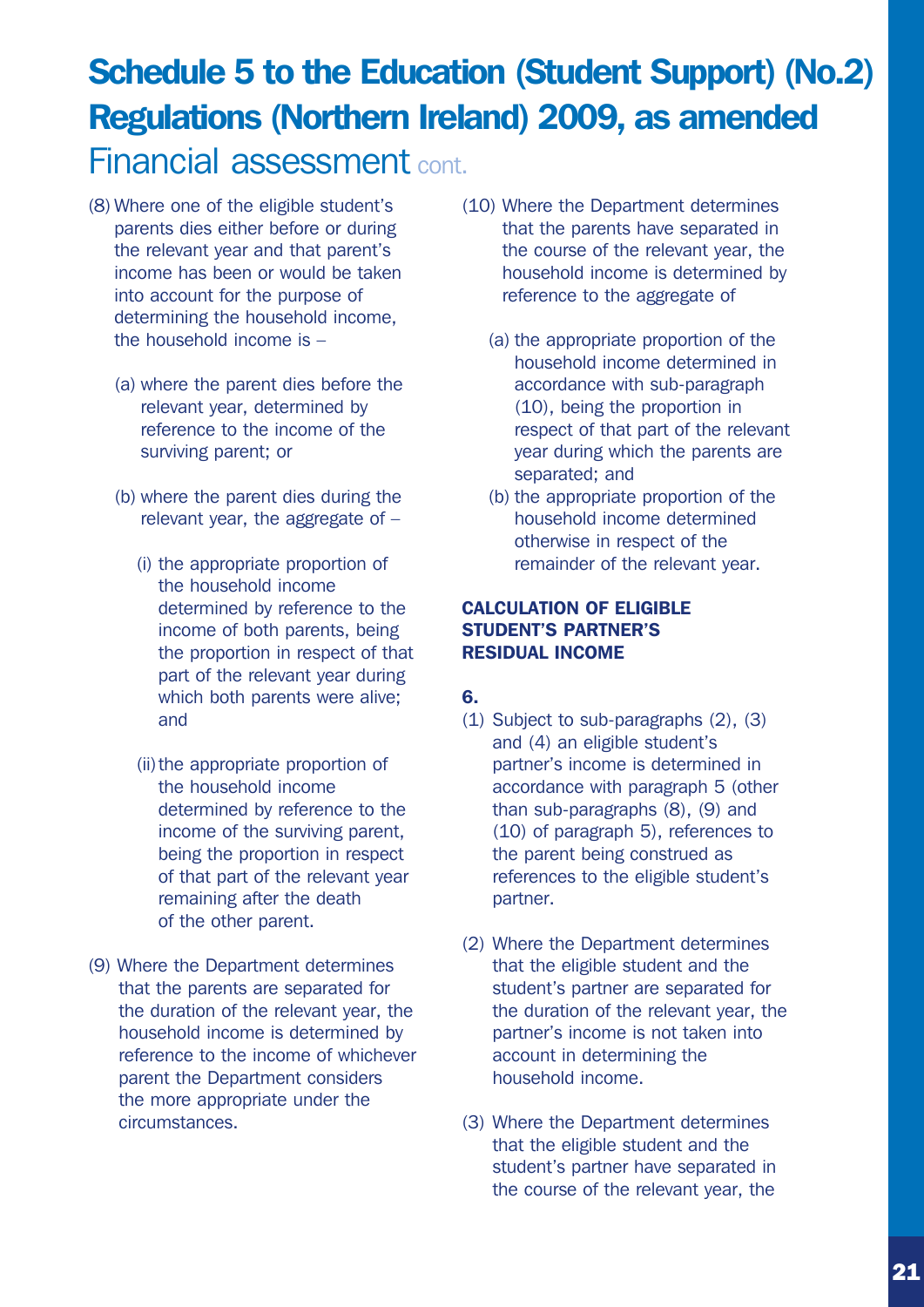partner's income is determined by reference to the partner's income under sub-paragraph (1) divided by 52 and multiplied by the number of complete weeks in the relevant year for which the Department determines that the eligible student and the student's partner are not separated.

(4) Where an eligible student has more than one partner in any one academic year, the provisions of this paragraph apply in relation to each.

#### CALCULATION OF PARENT' PARTNER'S RESIDUAL INCOME

**7.** The income of a new eligible student's parent's partner whose income is part of the household income by virtue of paragraph 3(2) (a) is determined in accordance with paragraph 6, references to the eligible student's partner being construed as references to the new eligible student's parent's partner, and references to the eligible student being construed as references to the new eligible student's parent.

#### CALCULATION OF CONTRIBUTION – OLD SYSTEM STUDENTS

#### 8.

- (1) The contribution payable in relation to an old system student who is not an independent eligible student is –
	- (a) in any case where the household income is £24,770 or more, £45 with the addition of £1 for every complete £12.50 by which the household income exceeds £24,770; and
- (b) in any case where the household income is less than £24,770, nil.
- (2) The contribution payable in relation to an old system student who is an independent eligible student with a partner is –
	- (a) in any case where the household income is £24,770 or more, £45 with the addition of £1 for every complete £9.50 by which the household income exceeds £24,770; and
	- (b) in any case where the household income is less than £24,770, nil.
- (3) The contribution payable in relation to an old system student who is an independent eligible student without a partner is –
	- (a) in any case where the household income is £11,535 or more, £45 with the addition of £1 for every complete £9.50 by which the household income exceeds £11,535; and
	- (b) in any case where the household income is less than £11,535, nil.
- (4) The amount of the contribution payable under sub-paragraphs (1) to (2) must in no case exceed £8,730.
- (5) The contribution may be adjusted in accordance with paragraph 10.
- (6) Where sub-paragraph (7) applies, the contributions must not exceed £8,730.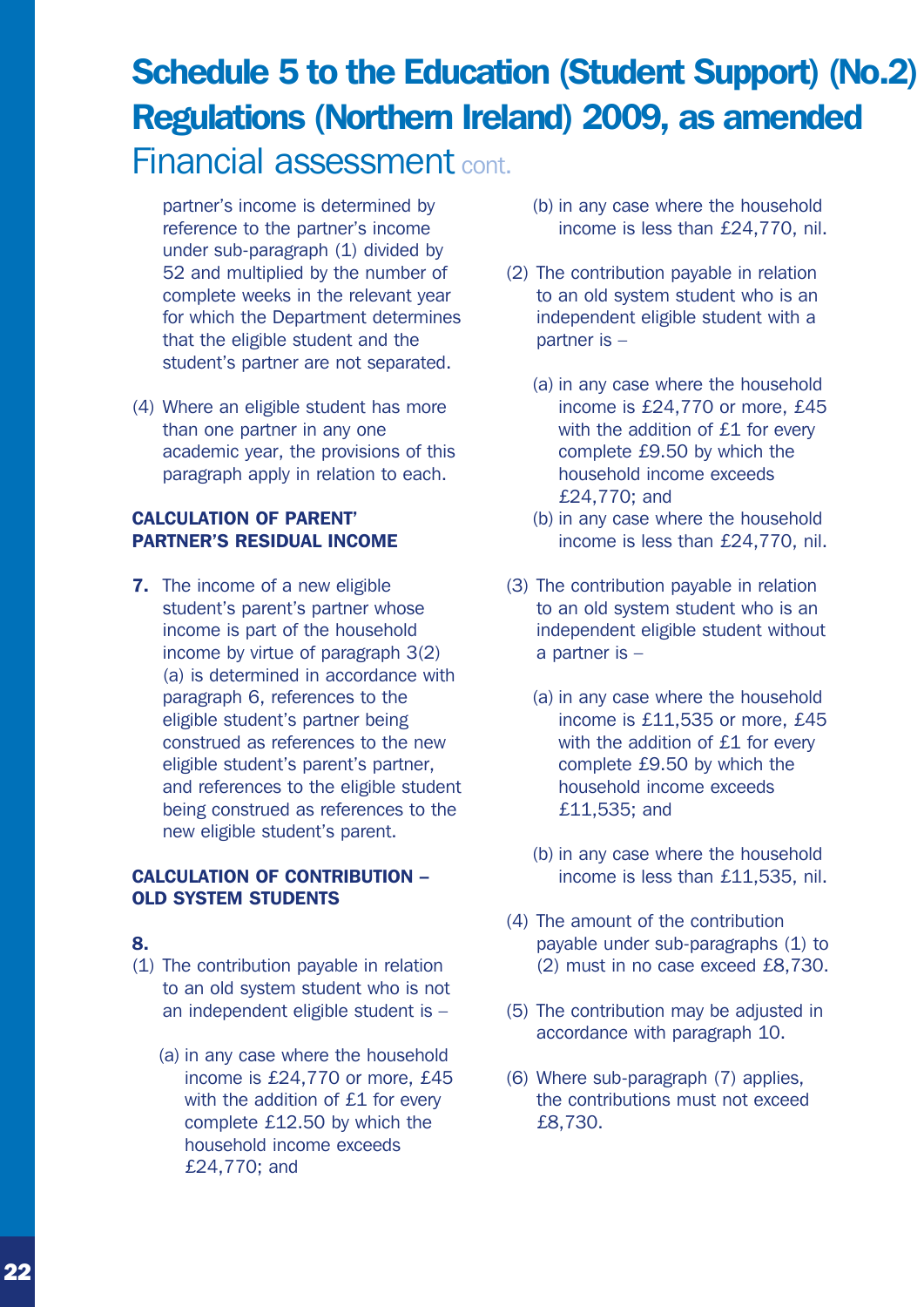- (7) This sub-paragraph applies where
	- (a) a contribution is payable in relation to two or more eligible students (other than current system students) in respect of the same income under paragraph 5 or, where the relevant parent's partner's residual income is taken into account, under paragraphs 5 and 7; or
	- (b) the household income consists of the residual income of an independent eligible student and his partner where both hold a statutory award.

#### CALCULATION OF CONTRIBUTION – CURRENT SYSTEM STUDENTS

#### 9.

- (1) In relation to an eligible student who is a current system student, the contribution payable is –
	- (a) in any case where the household income exceeds £41,540, £1 for every complete £9.50 by which the household income exceeds £41,540; and
	- (b) in any case where the household income is £41,540 or less, nil.
- (2) The contribution must not in any case exceed £6,336.
- (3) The contribution may be adjusted in accordance with paragraph 10.
- (4) Where sub-paragraph (5) applies, the aggregate contributions must not exceed £6,336.
- (5) This sub-paragraph applies where
	- (a) a contribution is payable in relation to two or more eligible students (other than old system students) in respect of the same income under paragraph 5 or, where the relevant parent's partner's residual income is taken into account, under paragraphs 5 and 7; or
	- (b) the household income consists of the residual income of an independent eligible student and his partner where both hold a statutory award.

#### SPLIT CONTRIBUTIONS

10. Where the same household income is used to assess the amount of a statutory award for which two or more persons qualify, the contribution payable in respect of the eligible student is divided by the number of such persons.